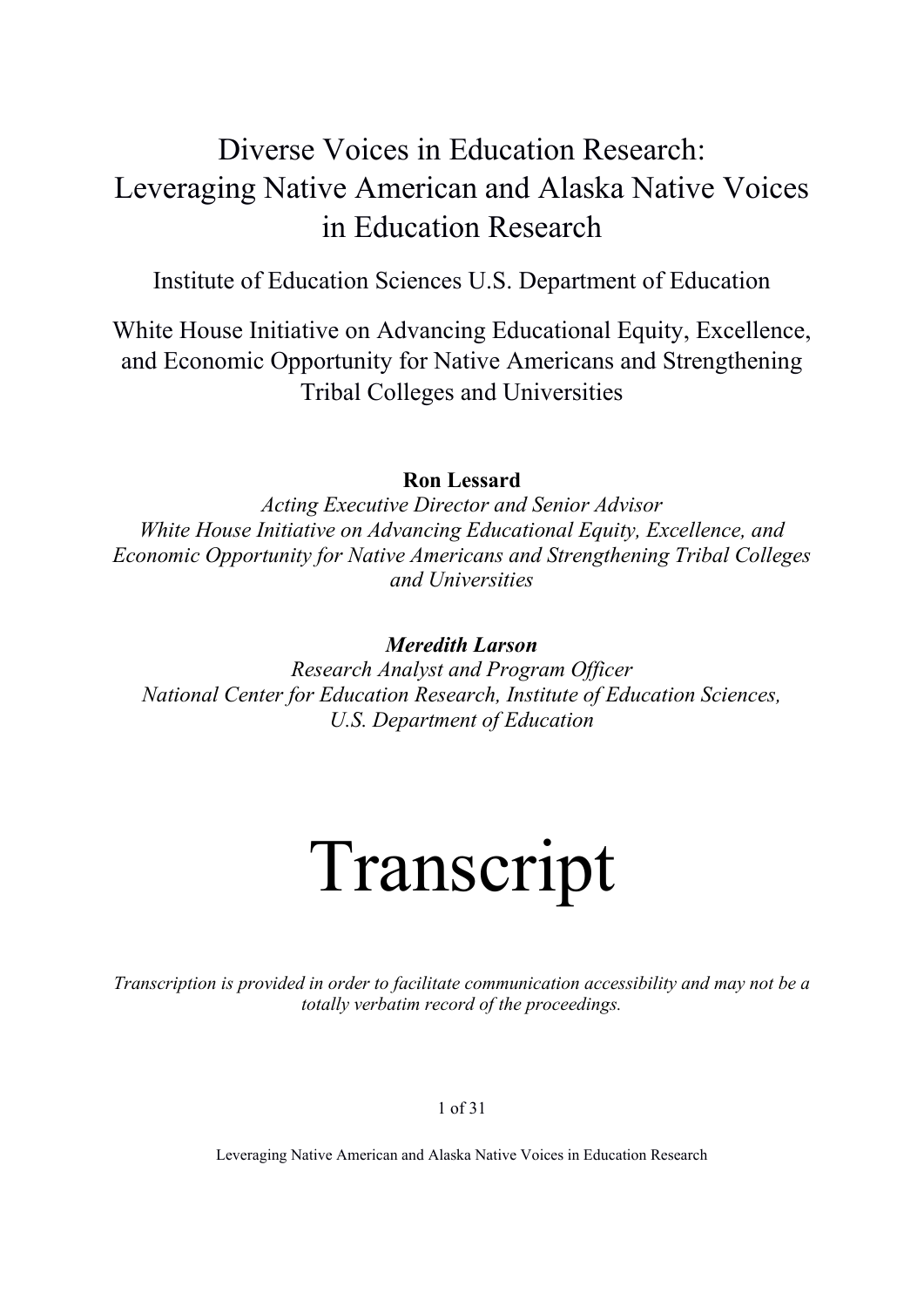## **[Title Slide / Slide 2]**

## **Meredith Larson:**

My name is Meredith Larson, and I work at the Institute of Education Sciences, U.S. Department of Education. And I just want to thank you all for joining us today for our Diverse Voices in Education Research series: "Leveraging Native American and Alaska Native Voices in Education Research."

Co-hosted or co-sponsored by the White House Initiative on Advancing Educational Equity, Excellence, and Economic Opportunity for Native Americans and Strengthening Tribal Colleges and Universities.

## **[Agenda / Slide 3]**

**Meredith Larson:** Today, we will, of course, welcome you. We will have some opening remarks from Ron if we can get him on the phone, followed by a panel discussion, and then an open question-and-answer session and open discussion.

## **[Welcome / Slide 5]**

**Meredith Larson:** So, Ron, we are now on the Welcome slide. If you would like to start by introducing yourself.

**Ron Lessard:** I sure will. I apologize for the delay. We're working on this, so I had to call in. So hello, everyone. My name is Ron Lessard. I am Mohawk. I'm the acting executive director for the White House Initiative on Advancing Educational Equity, Excellence, and Economic Opportunity for Native Americans and Strengthening Tribal Colleges and Universities.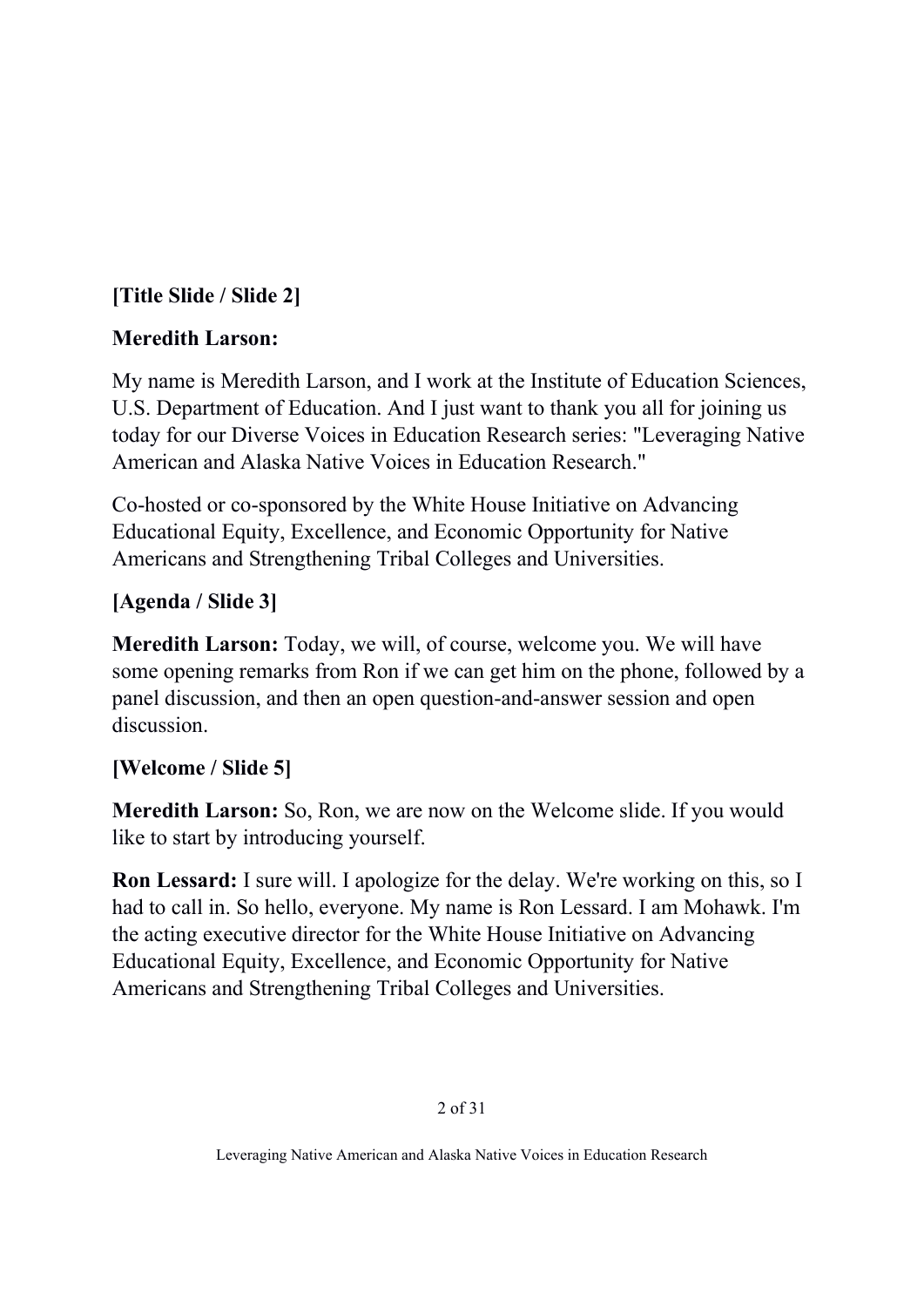And I would like to thank you all for joining us today. I think you'll find this a very exciting panel and looking forward to your questions and your insight and your responses. So, with that, I'd like to go back to Meredith, is that correct?

**Meredith Larson:** Yes, it is. Good memory for the slides. So again, my name is Meredith Larson, and I just want to thank everybody for signing in today and joining us for this listening session. Your presence is, it's just a joy to have you here. And we're honored to be able to share this time with you.

I also want to personally thank Dr. Katina Stapleton for championing IES's efforts with diversity, equity, inclusion, and accessibility, for acting director Lessard for his lifetime of service and his great help in planning this meeting, for Jamie Deaton, another IES colleague who has been a great partner and advocate throughout this entire process, and our commissioners, Liz Albro from NCER, Joan McLaughlin from NCSER, and Anne Ricciuti.

We wouldn't be here today if it weren't for all of these people and countless others, including our wonderful panelists, who you will meet very shortly. And now, I'd like to turn this back to Ron, who will tell us a little bit about the White House Initiative. Let me get that slide up.

## **[White House Initiative / Slide 6]**

**Ron Lessard:** Thank you, Meredith, and thank you, everyone, again for joining. Hopefully, I'll be joining you virtually where we can see each other soon. So the White House Initiative – it's really important to know that this started originally, the White House Initiative started back actually in the Clinton administration as the White House Initiative on Tribal Colleges and Universities.

And from there, it went to, under the Obama administration to the White House Initiative on American Indian and Alaska Native Education, now to where we are today under this present, under the president Biden/Harris and Vice President Harris who signed the executive order on October  $11<sup>th</sup>$ , which was Indigenous People's Day.

So that was very significant. But also was significant to continue the effort and to continue the importance and relevance of supporting Native students

3 of 31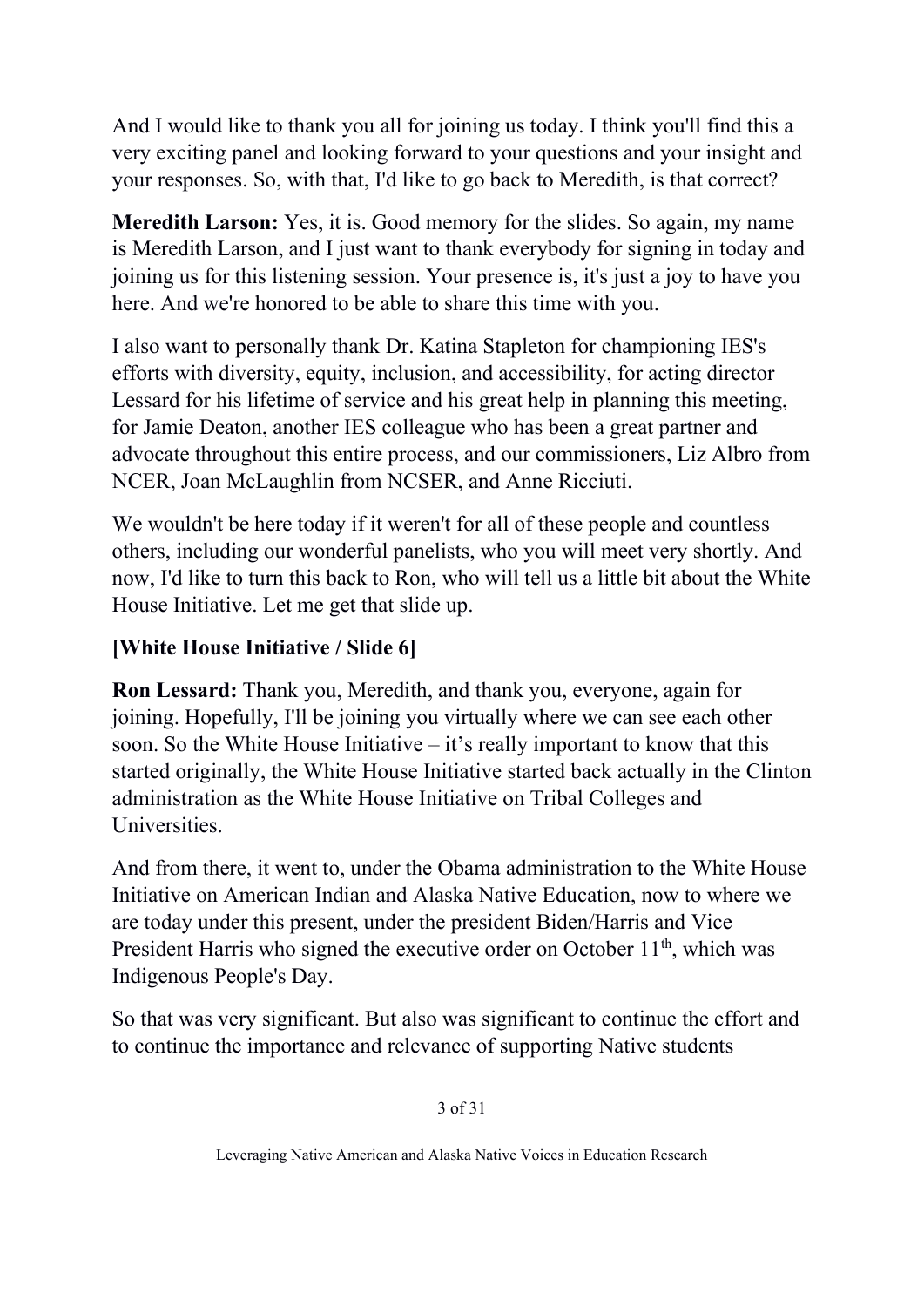wherever they are. So the White House Initiative not only, not only elevates the initiative office, but it elevates the advisory committee NACIE, which is also Native American, a national advisory council on Indian education.

So it elevates that to a point where there'll be lots of activity, and support, and advice coming from the advisory council. So, Meredith, just checking how much you want me to say before we go, and I can add more when we get to the context.

**Meredith Larson:** Yeah. Why don't we wait, and we'll just have more in the context if that's okay?

**Ron Lessard:** That's what I'm trying to get in now and then hopefully I will.

**Meredith Larson:** Okay, wonderful. Thank you, Ron.

**Ron Lessard:** Thanks.

## **[Map and Land Acknowledgement / Slide 7]**

**Meredith Larson:** And before we begin telling you a little bit about IES and what guided us to this conversation today, I wanted to pause, to take a moment to acknowledge that we gather here today, each of us in different places, but all of us on a land that sustains and connects us and each of us in a community with a deep knowledge and vibrant possibilities. This map shows the traditional territories of Native American and Alaska Native nations.

And I want to share this to remind us of the diversity this land sustains and to help us understand the scope of learning that we need to do and the variety of voices we at IES need to hear. Though we may differ in where we are or in what we do, we are all related in our desire to create space and opportunity for students.

## **[IES Diversity Statement / Slide 8]**

**Meredith Larson:** Today, we open up this space to listening and sharing so that we can realize IES's diversity statement shared here. I know it's a little long. You can read it online if you would like. But really, we need your help.

#### 4 of 31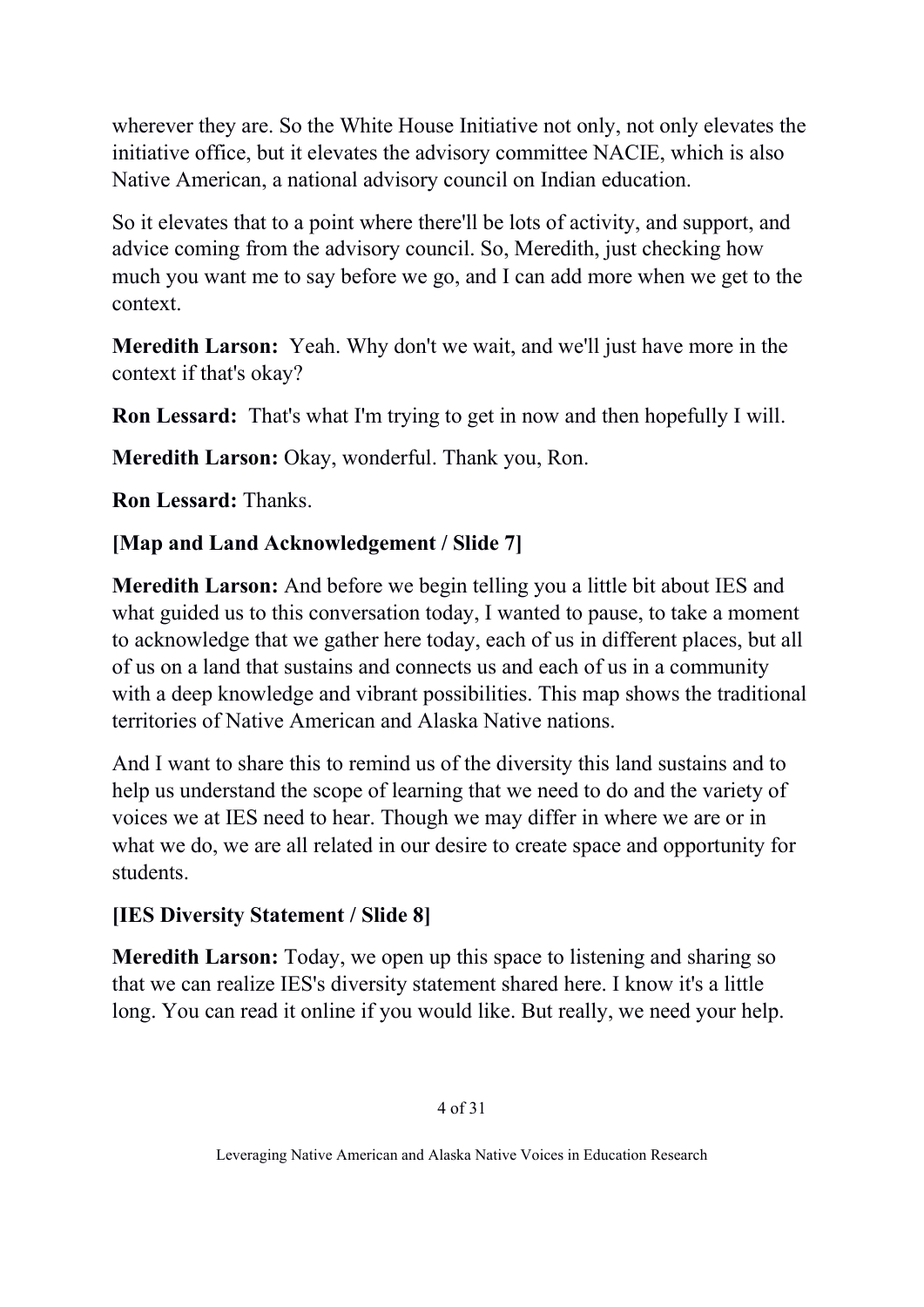We need to understand how best to support Native American and Alaska Native students and communities.

We can't make progress or provide help without first learning about the directions people are already heading in or want to head. Good answers come by first fully listening to the questions and ideas of others. And so we want to start with a very short overview of what IES is, and what we have been doing, and what we could be doing to help give you a sense of why we reached out to hear your stories.

## **[IES Homepage / Slide 9]**

**Meredith Larson:** And so first, just a minute or two about IES. IES is the nonpolitical, independent research arm at the U.S. Department of Education. We provide an evidence base to inform education policy and practice. We do this through a myriad of activities, performed by different centers as listed here, NCER, NCES, NCEE, and NCSER.

You can read more about our structure and our mission online, and we'll put a link into the chat if you want to open [inaudible]. In brief, however, our main task in collecting and sharing survey and assessment data through NCES, conducting national evaluations and providing regional and technical assistance through NCEE, and supporting field-initiated research through grants and contracts at NCER and NCSER.

To date, IES has not built a large portfolio of research specific to Native American or Alaska Native students. Though over the years, IES has supported regional education laboratories, or RELs, that have done work to understand and support the needs of Native American communities. And IES has conducted surveys with a focus on Native American students. We know that we could be doing more. To give an example of IES's work to date with Indigenous communities, I'd like my colleague, Dr. Jamie Deaton to briefly introduce the work of NCES. Jamie?

## **[NAEP and NIES / Slide 10]**

**James Deaton:** Thank you very much. And thank you, Ron and Meredith, for inviting me to this wonderful session today. I'm really looking forward to

5 of 31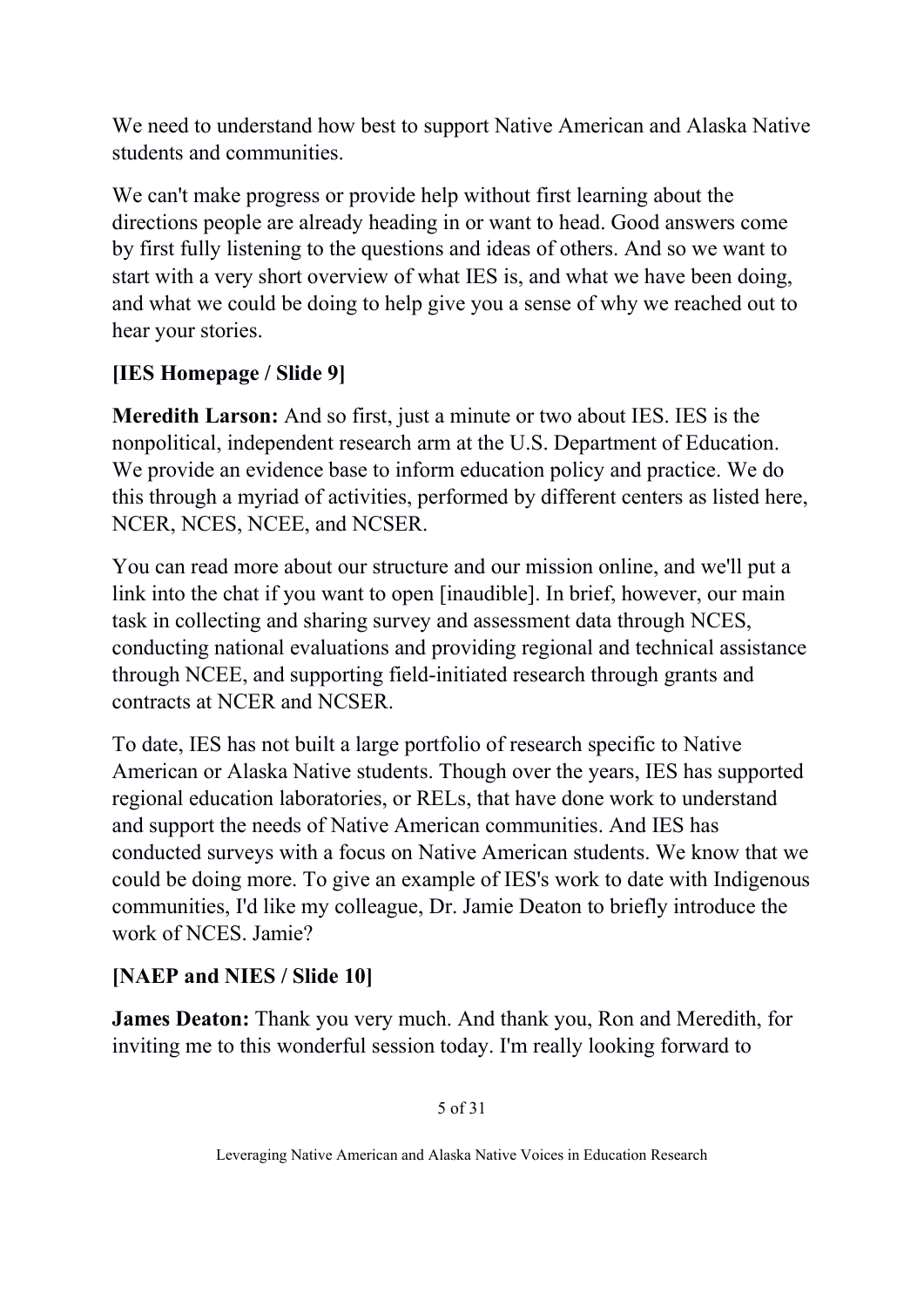listening and learning from today's panelists. In that spirit, I'm going to keep my remarks very brief. I work for the National Center for Education Statistics, which is located within IES. For the last 12 years, I've had the honor and privilege of serving as the project director for the National Indian Education Study.

This study serves as the largest nationally representative data collection of American Indian and Alaska Native students. It is conducted through the National Assessment of Educational Progress, also called NAEP for short. There are two main components to NIES. The first being the NAEP reading and mathematics assessment at Grades 4 and 8 and an NIES-specific survey, given to students, their teachers, and school administrators.

To give you some background, NAEP was first administered in 1969. And American Indian and Alaska Native students have always been part of the NAEP sample. However, what NIES allowed us to do is enhance and expand reporting for American Indian and Alaska Native students.

Within NCES reports, when there is not enough of a sample to report on a given subgroup, you will often see a dash instead. A recent area of focus at NCES, not just for NAEP or NIES, but rather center-wide, has been whenever possible, replacing those dashes with data. And there's a connection between this effort and the event today. When we have a dash, there's a data point we don't know, and we have to ask ourselves, "Can we revise our sampling and data collection approach to get back to data?"

In recent years, I've seen multiple instances where the answer is, yes. So in that spirit of getting more American Indian and Alaska Native specific data, let's go to the next slide where Meredith will be outlining ideas at the research grant centers.

## **Meredith Larson:** Thank you, Jamie.

## **[Possible Changes / Slide 11]**

**Meredith Larson:** So yes, NCES has been working very hard with the Native American/Alaska Native communities, but there are other places where we can

#### 6 of 31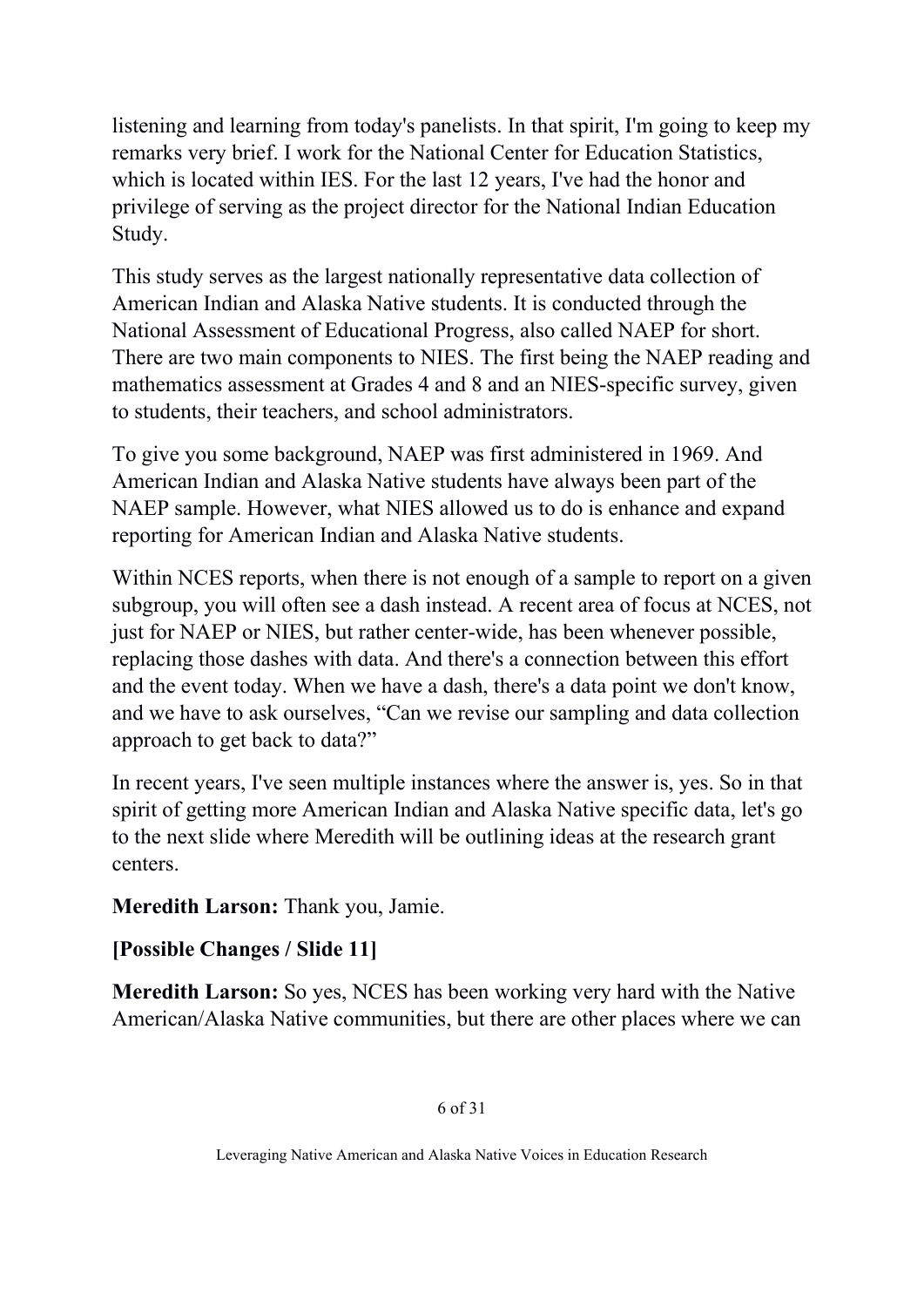do better. And that one high area of interest is our field-initiated research. So, as I mentioned, we have two research grant-making centers: NCER and NCSER.

These centers can provide funding for exploratory, development, evaluation, and other projects to help improve outcomes for all students, including those with or at risk for disabilities. This is a place where new questions can come up and be addressed. Over the past nearly 20 years, only 4 out of over 2100 grants from these 2 centers have clearly focused on Indigenous students.

That's less than 0.2% of all of our grants. The most recent of these grants was funded in 2014. We know that there's innovation and exploration happening. We know that Native American and Alaska Native students, their educators, their families, and their communities have questions and are finding the answers.

But we are unsure of how we can support these efforts. Our conversations with others have led us to a few ideas such as these. But before we propose solutions, we want to understand what you're interested in and what you would like.

This will help us think through how our current structure aligns to support those interests. We know that there is no single voice or a single question or solution. But with your help, we can start to build a better understanding. And on that note, I would like to re-introduce Ron, the acting director, who will give us some opening remarks about Native American education in the United States.

## **[Setting the Context / Slide 12]**

**Meredith Larson:** Ron, are you still on the line with us? Think you might be muted because I think I see your phone. And while we're getting Ron, please, feel free to put in questions, ideas into the chat or the Q and A.

**Ron Lessard:** I am here.

**Meredith Larson:** Wonderful. Ron, can you give us a little context for our conversation today, please?

**Ron Lessard:** So, yes, I do want to give a little context for a few minutes about American Indian and Alaska Native education.

7 of 31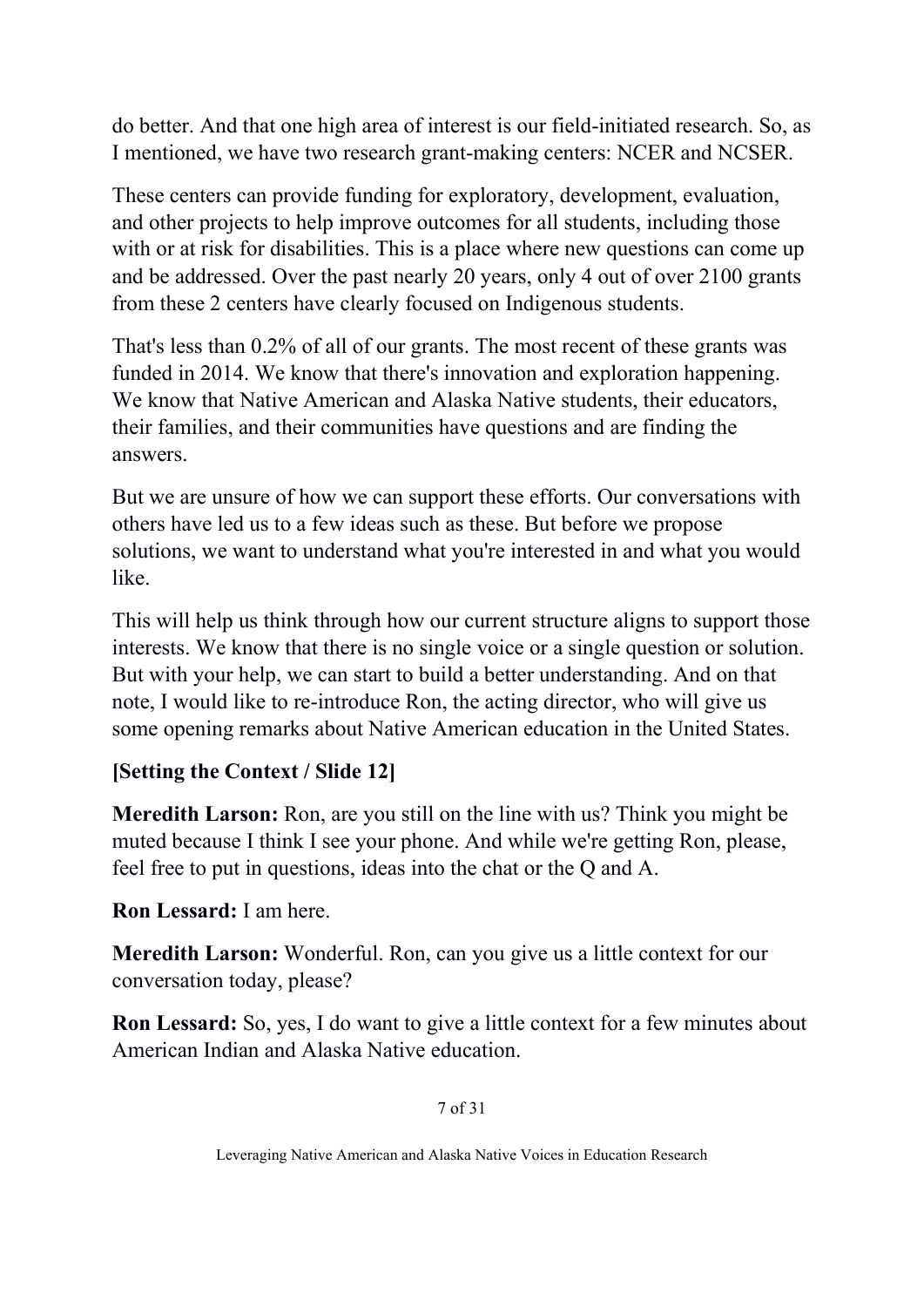And to put it in perspective, you know, we have these executive orders that go back many years, but really the trust, responsibility, and the reason we have Indian education goes back to our treaties.

So, you know, our treaties, the treaties are with the federal government in exchange for land or commerce, and many other issues, why tribes entered into treaties. But one of the main issues, that was an exchange was for land or commerce was the education of Native children and very important that, forever, that federal government responsibility, under the Trust Responsibility treaties, through these treaties was to provide education, as well as healthcare, in many cases and other things that are listed in the treaties.

There were over 300 treaties with the federal government and tribes. So there are 574 federally recognized tribes. And there are many state tribes and also some non-recognized tribes as well. To put other things into context, as far as our students, the Bureau of Indian Education, which is in the Department of Interior under the Bureau of Indian Affairs, only represent about 8% of all Native students.

So that other 92% is public, private schools, charter schools, parochial schools, and throughout the country. But I must say that the 8% of Native students in the Bureau of Indian Education system – it's very important. There are 183 schools throughout 23 states. There's approximately 48,000 American Indian students.

So they play a very large role, especially on the reservations. So off-reservation is when you find that the public schools, private schools, charter schools. And there are some public schools on reservations as well. Also, I want to mention that, you know, in the higher ed sector, you know, and we work very closely with the American Indian Higher Education Consortium, which is AIHEC, they represent the 37 tribal colleges throughout the country.

And, you know, tribal colleges, they operate more than 75 campuses in 16 states more than 250 of the federally recognized tribes are represented there. And they'd probably say the key to the tribal colleges and universities is that the promotion of tribal identity, and culture, and traditions. So a young Native student can carry that from their community into college. And it's a very important bridge to education, then also very important to their life learning

8 of 31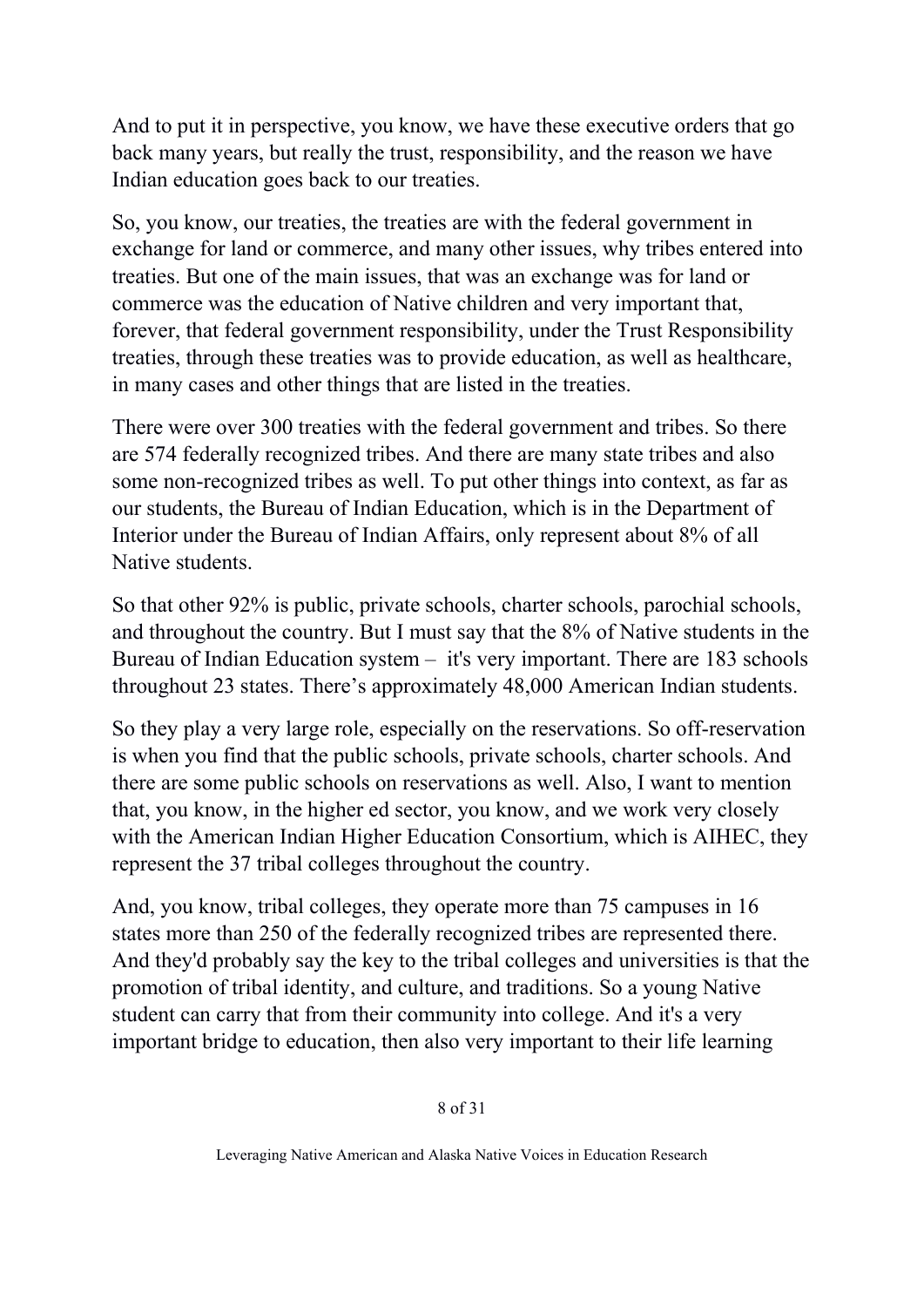because they've been going to a school that's been set up to work with Native students.

The other thing I want to mention is that I also serve as the tribal consultation official in the Department of Education and serve on the Alyce Spotted Bear and Walter Soboleff Commission on Native Children. And this is a commission that was mandated by Congress. We'll be doing a report coming up in another year or so, but we're conducting hearings throughout the country to hear from Native students and from practitioners and experts in the field.

So there's a lot of effort going on around education, Indian education, going back to the treaties on up to today to this webinar. And I'll leave it at that and certainly, can answer any questions if you would like. Meredith, I'll bring it back to you.

**Meredith Larson:** Thank you, Ron. And thank you for the numbers and the context.

## **[Today's Panelists / Slide 13]**

**Meredith Larson:** And with that, we're going to turn to our four panelists today. Each of them comes from a different background in terms of, like, their roles. And we have three questions for them, and we'll just do a little roundrobin. So if our speakers can turn on their cameras, please.

And we'll be hearing from Ace Charette, Steph Fryberg, Lisa Martin, and Erica Moore.

## **[End Slide Show / Slide 14]**

**Meredith Larson:** Okay. And let's just go ahead with our first question. And our first question is, so panelists if you could, please, introduce yourself, and your role, and reflect on what Indigenous education means for you to help researchers and IES learn a little bit more about you and some of the ideas that people have.

And let's start with Ace and then we'll move to Steph.

#### 9 of 31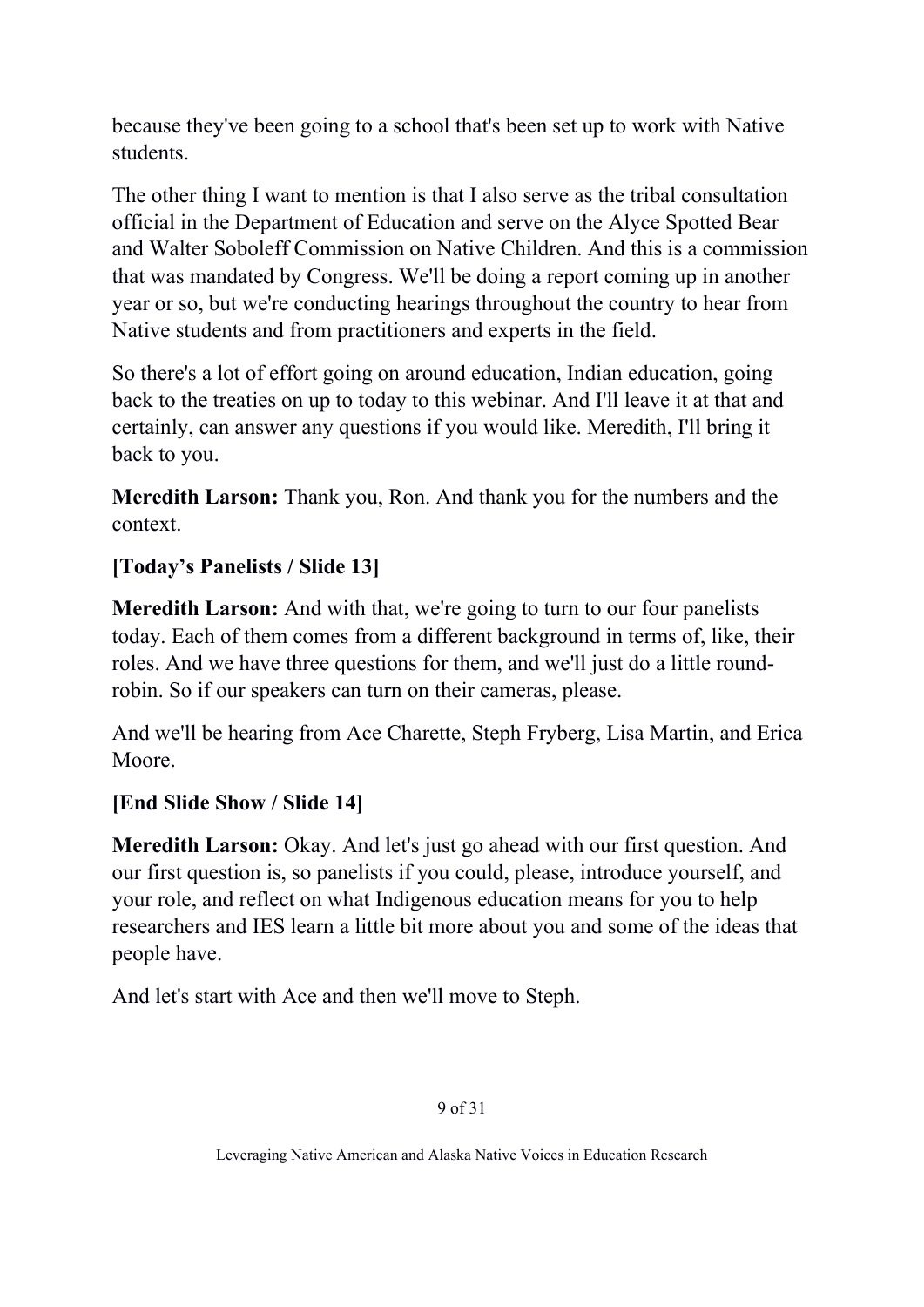**Ace Charette:** Thank you, Meredith. *Miigwech*. [Self-introduction in Ojibwe language] My name is Ace Charette. I'm the director of research assessment accreditation at Turtle Mountain Community College.

In a nutshell, what this means is that I am an institutional researcher within a tribal system of higher education, a tribal organization of higher education I should say. My work ranges from pre-entry data from the students at the high school level and the demographic level all the way to postgraduate information, such as placement, employment, or transfer, and many, many data points in between, of course, as they make their way through the institution.

Institutional research professionals, I believe offer a rich source of information that can support and inform critical research processes. And there's a lot of reasons for this. One is that we, as I just mentioned, have a lot of information and data at our fingertips. But another is that we are connected to numerous internal processes within our organizations of higher education. So I think that makes us kind of on that, you know, we straddle the line between research and practitioner. So I think we offer a lot of value in that way.

In that role, you know, we are tied to a variety of success initiatives ranging from really granular stuff like SEM decisions, all the way up to, strategic enrollment management decisions, I should say, all the way up to strategic planning for the institution and some things that are really creative and diverse between and outside of those things.

What Indigenous education means to me, again, in a nutshell, this is a very, very big question, and I think there's a lot to talk about there. But in a nutshell, it means application of traditional values and worldviews within spaces of education but especially those that are serving Native Indigenous students.

This supports a healthier Indigenous student overall when the environment is reflexive and respondent to the Indigenous nature of the learners within that space. And these values can be embedded in virtually any system and organization. In a higher education world, that could mean, you know, embedded values in the strategic enrollment management process that includes student support services, recruitment, retention, placement, and virtually any other department across campus.

10 of 31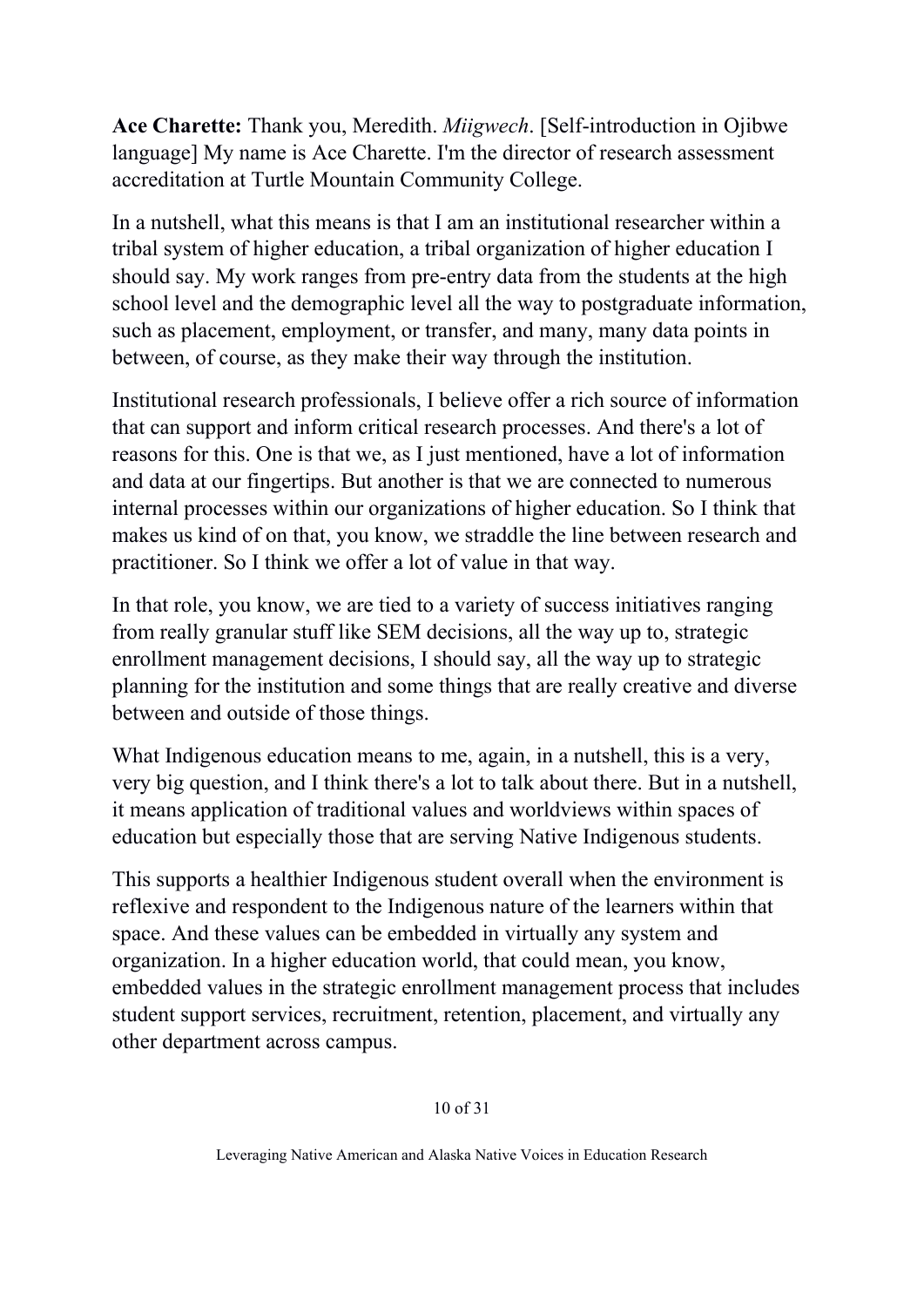Student learning systems, student assessment of student learning is another way that can be expressed. So kind of putting that in again in sum is that, to me, Indigenous education means that the institution cares for the student, and it's willing to structure itself to reflect that care. The community, I believe, educates the student, and the student is not left to him or herself to educate themselves alone.

So the community piece has to be in the mix there. So with that, I'll turn it back over to Meredith to introduce the next panelist. Thank you.

**Meredith Larson:** Thank you, Ace. We'll hear from Steph and then Lisa, please.

**Steph Fryberg:** Hello. I'm Steph Fryberg, and I'm a professor of psychology at the University of Michigan. I'm also the founding director of the new Research for Indigenous Social Action and Equity Center also at Michigan. I'm a member of the Tulalip Tribes of Washington state and am currently on my tribal homelands.

So my work has two relevant angles that I want to share today. So my research team has been trying to understand the ways in which Native omission or invisibility and misrepresentation influence self and identity development for Native students, contributes to educational inequality, undermines belonging, motivation, and performance for our students, and reifies inequality by minimizing the ongoing colonization, discrimination, and racism contemporary Native people experience.

In addition, we've been working with six school districts to develop a curriculum for creating identity-safe classrooms for students. The curriculum was initially created for Native students but proved to be effective for all students. Given that, we've been testing the curriculum and identifying specific cultural practices educators can use to enhance the learning environment for all students, but in particular for low-income, Indigenous, and minoritized students.

In terms of what Indigenous education means to me, it's very much about creating space in education where Indigenous people can be fully Indigenous. Where we can embrace our roles, relationships, and responsibilities to our

11 of 31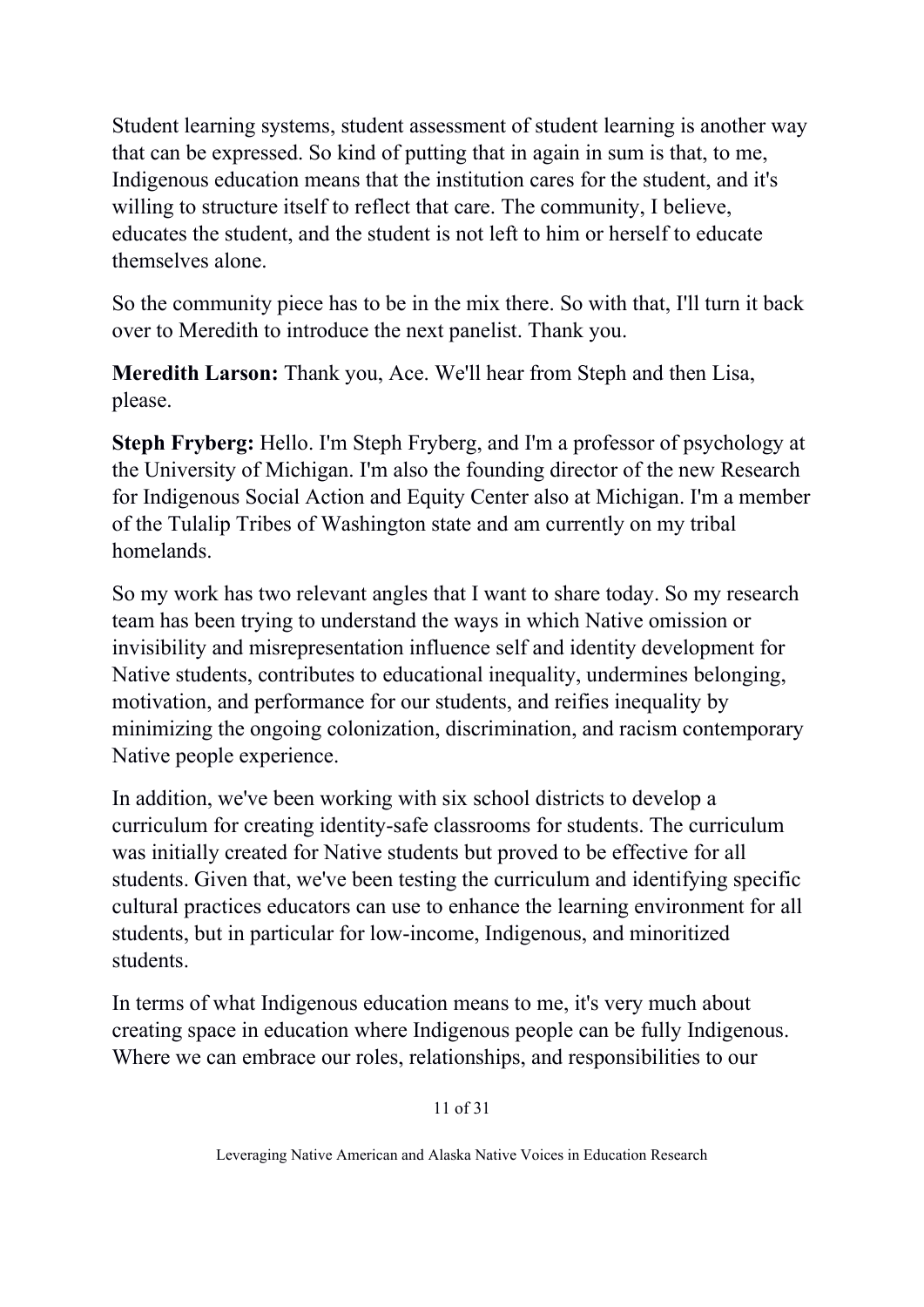families, communities, and to the natural world, where we can be fully human. Where our emotions, motivations, and spiritual connections are valued and reflect new knowledge generation. Where we are seen. And by that, I really mean, like, we are visible. Where we can reclaim our truths as opposed to the lies and romantic narratives reified in children's school textbooks.

And so I guess, in a nutshell, for me, it's very much about centering Indigenous knowledge. And I'll stop there.

## **Meredith Larson:** Thank you. Lisa?

**Lisa Martin:** Sure. [Self-introduction in Ojibwe language] Hi, everybody. My name is Lisa Martin. I am Ojibwe, Ojibwe Nation, member of the Sault Ste. Marie Tribe of Chippewa Indians. I'm a senior research associate at the Johns Hopkins Center for American Indian Health. And I work with the Family Spirit curriculum team at the center.

Family Spirit is an evidence-based home-visiting curriculum that's been developed by and for Native communities for pregnant mothers and families with children age 0 to 3. So we're currently expanding our lesson content to target families with children ages 3 to 5.

And prior to my work at the center, I worked at the Inter-Tribal Council of Michigan, where we developed a 3 to 5 early learning focus supplement to the Family Spirit curriculum. So I anticipate that that work is going to be building upon each other. Family Spirit has continually received requests for home visiting content for children ages 3 to 5.

The work at Inter-Tribal Council of Michigan was also in response to an identified need to target this age group with early learning support. And so that's just a very little bit about me and a little bit about my current role at the center.

When I think about what Indigenous education means to me, I really think of the idea that what and how we learn is reflected in our traditions and our language. And our culture and our language are where healing happen. And so I believe that optimal Indigenous education acknowledges, respects, and grounds education in those ideas. So when we look at it from the frame of early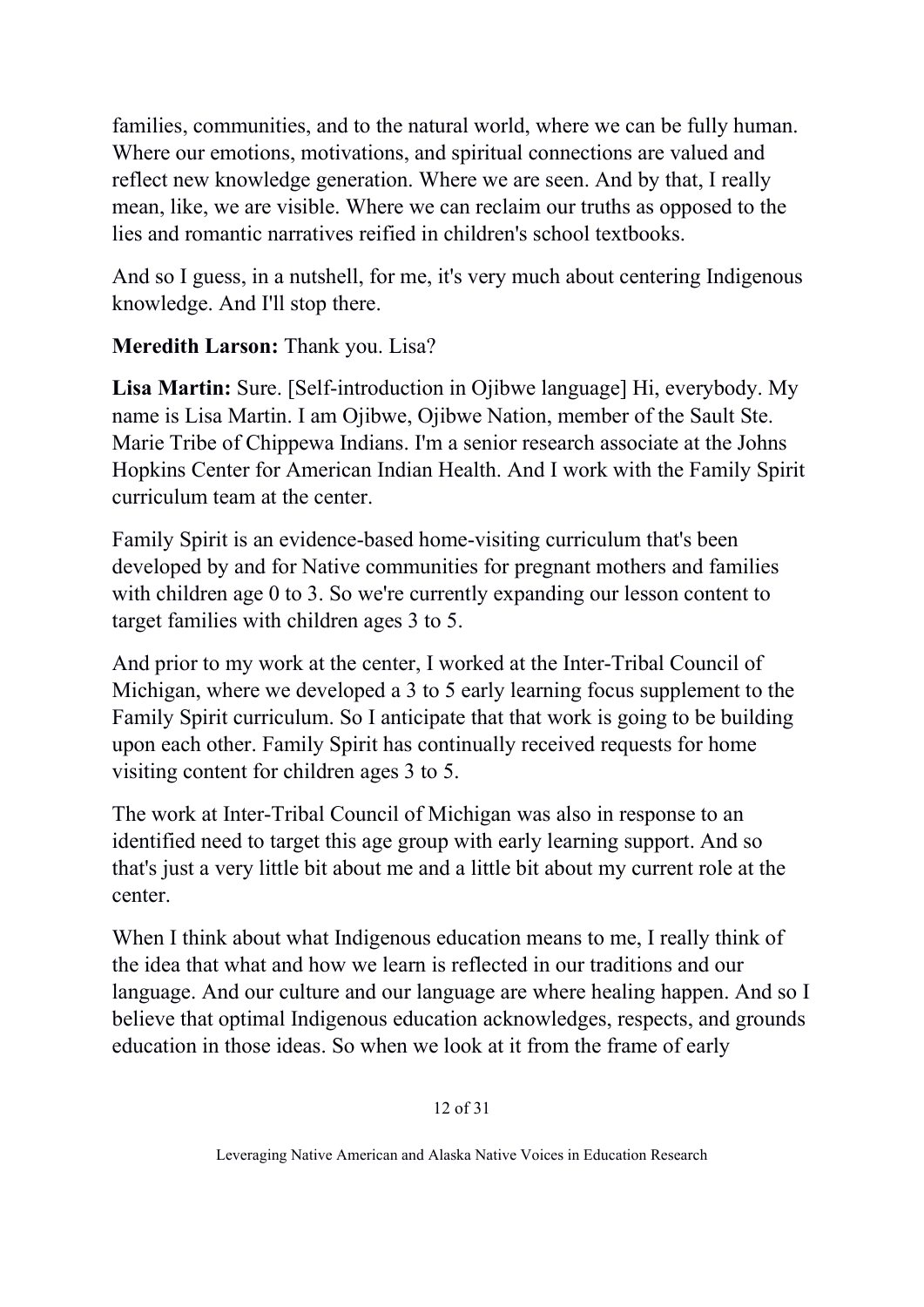learning, in that space, parents, caregivers, elders, and extended families are the children's first and most important teachers.

And so healing and learning happen for both parents and children when we are approaching early learning in this way. And I really feel like there's such a need for healing for Indigenous people within education systems. And I also really believe that the answers are found in grounding education approaches, assessments, frameworks, and interventions in the culture and language of communities.

So I also think that, given where I'm working in the 0 to 5 age group, that it could be, but our panelists have mentioned the importance for this easier to think of education and its connections to language and culture, but I would also challenge as mentioned by our panelists, that this is just as important as an individual moves through older age categories – that those connections to language and culture are there for anybody who is participating in education. So that's my perspective. Thank you for the opportunity to be here and respond, and I'll turn it back to you, Meredith.

## **Meredith Larson:** Thank you. Erica?

**Erica Moore:** [Self-introduction in Arawakan Taíno language]. A member of the United Confederation of Taíno People. My name is Erica Moore. I am the executive director of Native Students Success at AIHEC, the American Indian Higher Education Consortium. There, as mentioned previously by Ron, we oversee the advocacy for the 37 tribal colleges.

But we also find research and data obviously really important to that mission. So I oversee the research team and the data team, and we work really closely with the research committee, the presidents of the TCUs to sort of move through what this research agenda will look like for the TCUs.

We focus on strength-based areas. We don't focus on a deficit, so we encourage research that's going to uplift in like the health fields, in professional development for faculty. Now with the trend moving toward online and virtual education, we're looking at the impacts of COVID on our students and staff and what that can look like moving forward, and how AIHEC could assist in programmatic or initiatives that will produce positive results in those areas.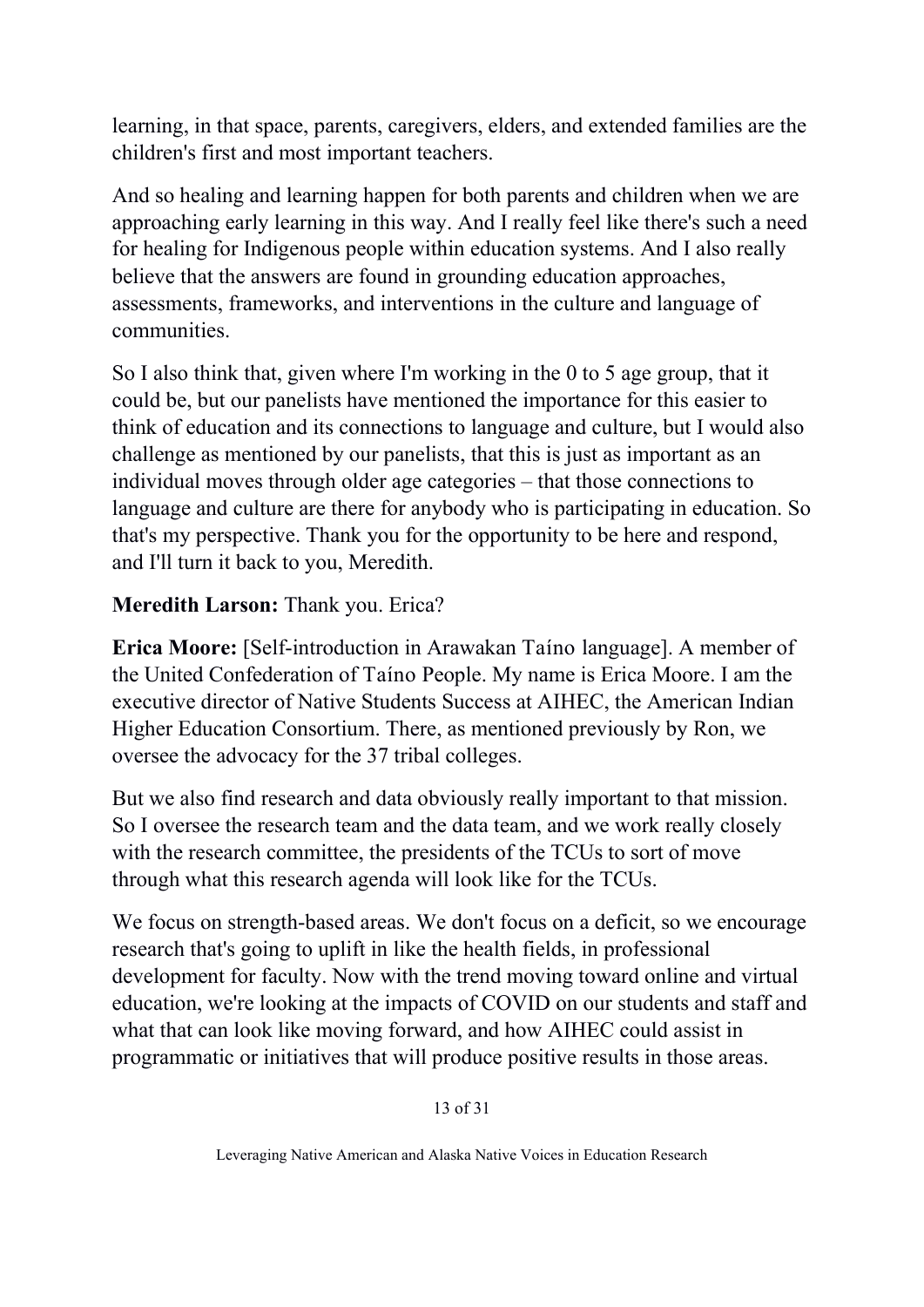What Indigenous education means to me: you know, we're still here and so are our children. And so education of our children is still really important. And I think it's really important to understand that Indigenous ways of educating have existed long before the implementation of the education systems that we know now, Indigenous ways of learning, teaching existed within the whole community, and each member of that community had a role in how we educated our children and the lessons that they learned. They learned something from each person, not just one person.

And that included all of our language, our traditions, just our way of life. And I think the more mainstream institutions can incorporate and integrate those things into their campuses and ensure that their campuses are being culturally responsive, welcoming, and educating the campus to support our students the best way I think that's what Indigenous education is to me.

That people are still aware that we exist and that we should be able to exist as ourselves on any campus across. Thank you.

**Meredith Larson:** Okay. So for our second question, we can start with a volunteer from one of our panelists. So Erica, Lisa, Ace, or Steph, if one of you wants to volunteer to go first on the next question.

The next question we have is, how can education research support educational equity, excellence, and economic opportunity for Native students? So what do you see as the potential role? And if somebody wants to just raise her or his hand, just start with that, that'd be fabulous.

So the panelists Lisa, Erica, Steph, or Ace, or do you want me just to choose? Okay. I see Lisa with a big smile, and she does have early learning, so let's start with the children.

What do the children need? Economic excellence or, what was it, excellence, equity, and economic opportunity? What do children need?

**Lisa Martin:** All right, thank you, Meredith. Well, I guess if I respond now, I won't be so nervous going forward, so I'm happy to do that. So thank you. Yeah. So we know in our field of home visiting that so much happens to children that affect their development when their mother is pregnant, when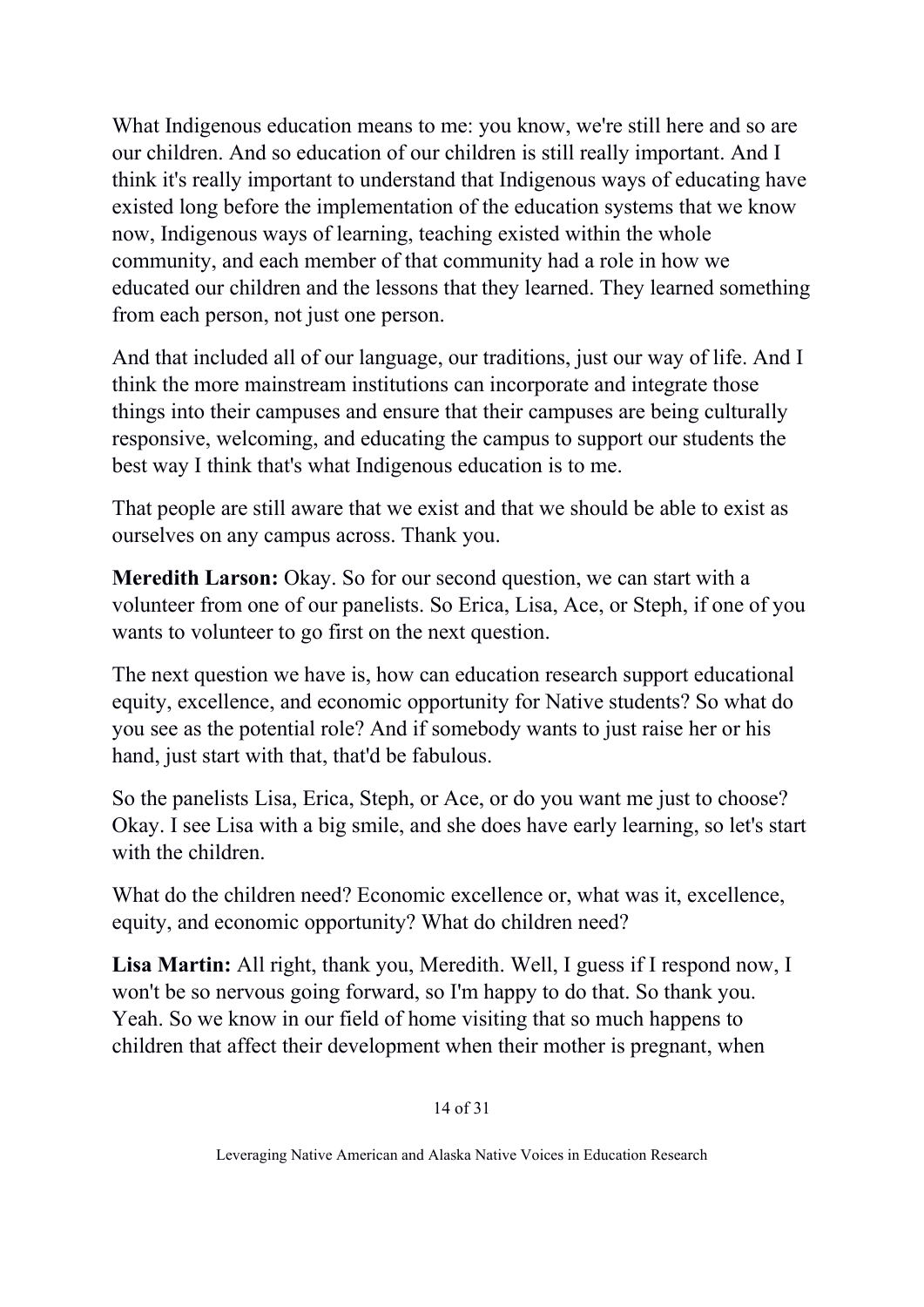they're in utero. That can affect their education ultimately throughout their whole lifetime.

We also know that there's so much that can be done to support educational success from the moment they're born by supporting environments where they feel and are safe, is one example, by supporting parents and caregivers as their child's most important first educator is another. And we know that language, culture, and traditions, like I mentioned earlier, of communities are critical in supporting educational equity, excellence, and economic opportunity because they uphold values that prior to colonization created whole interconnected systems that supported healthy and vibrant communities.

And we all had a place and a role in those communities. Everybody did. And so our traditions recognize that what happens to our parents when we are in their womb, when we are born in very early years and throughout our childhood impacts our lives in the future from many perspectives. And so our education is included in that understanding. So our development of resources for parents of children and children age 3 to 5 was based on the need to create something that was rooted in the values of our communities because there were not resources that fit the need and the context of our communities that we worked in through home visiting.

And that was really, really important to us. In the work to develop the 3 to 5 supplement that focused on early learning, we didn't set out to create our own curricula. However, there were no materials available that we could take to use in our context that represented a statewide home visiting program at the time. And there's multiple layers of considerations that needed to be addressed before something could work.

And so, fortunately, we had an engaged partnership with our Head Start programs. And fortunately, that Head Start program had cultural and linguistic resources that we could use to create more targeted lessons. And fortunately, the office of Head Start did everything they could to support adaptation for these materials and processes for us to use in home visiting setting. So from that and other examples that we have, we know that working in silos does not maximize our work in supporting the development of families and children from the lens of promoting education.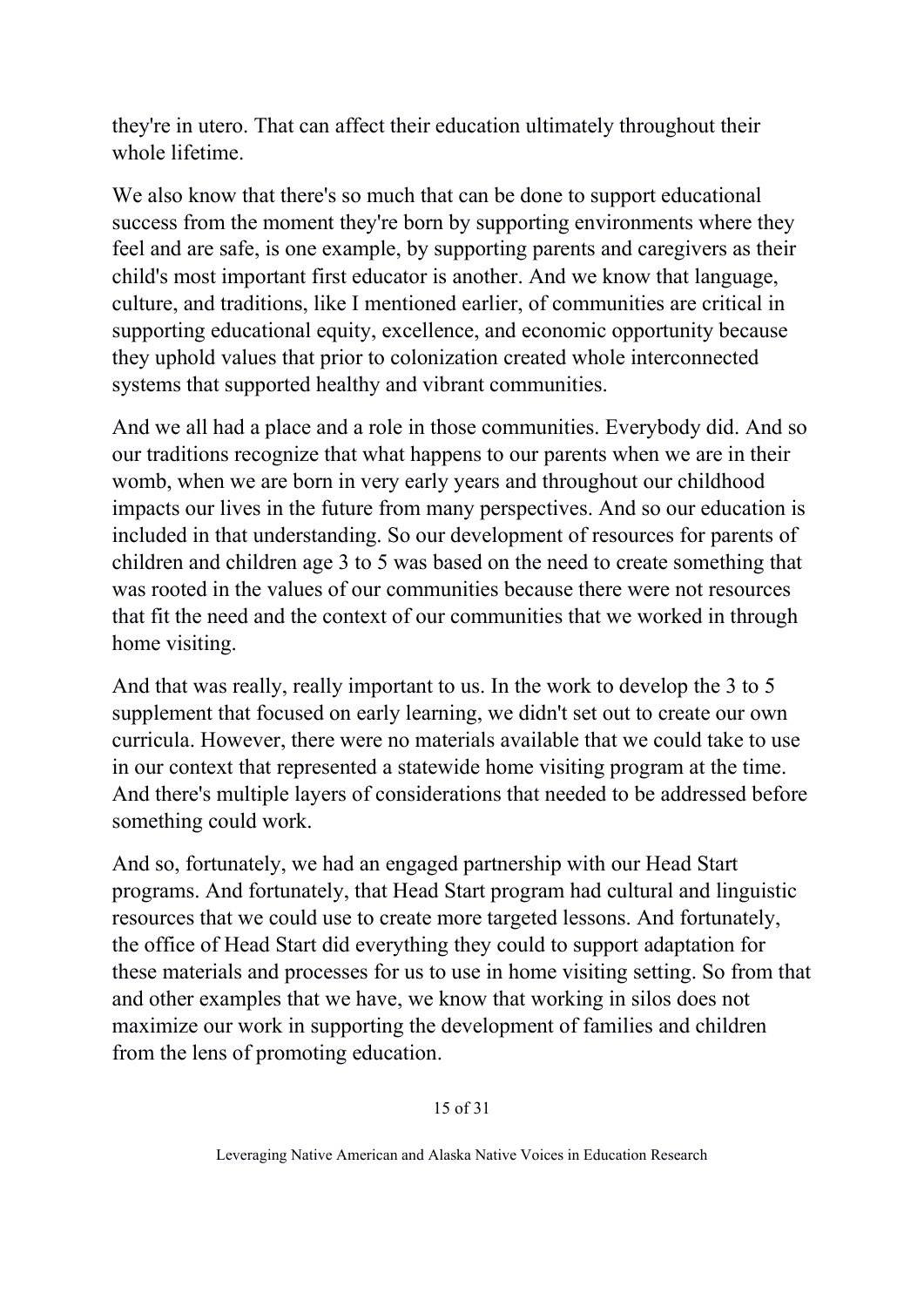I feel like our greatest strengths lie in partnerships and collaborations with communities directly, along with early education, childcare, in the public health sectors that we're working with, along with probably many other potential partners. The project that we worked on to address early learning with the 3 to 5 groups were informed by data collected from these partnerships.

The interventions were developed in collaboration through these partnerships, and the research and evaluation of the impact and outcomes were developed through these partnerships. And then the research outcomes were described through the partnerships. So those partnerships really helped us to indigenize the research process. Research questions, I feel like can and should be identified by Indigenous communities.

Some of our most successful and meaningful research was informed by a community-engaged process, which takes more time and probably more funding than research where numbers, access, and resources are not as much of an issue. And we're continually challenged to find assessments that provide meaningful information to our Indigenous communities at that age group.

I feel like any assessment important in education we should be identifying the relevance of the data to the community. And if needed, creating indigenized versions of assessments to gather information about specific outcomes. And there are some examples of this work happening now. It's happening out there. Funding criteria also need to be examined to understand what types of projects will be funded in an optimal way to meet the needs of community and research community rather than just the research community.

And I think that most Indigenous research methods books that I know of focus on qualitative data collection, and quantitative can be done. However, it's really important that there's an understanding from funders, that it's still important to accept research questions that might not, by definition, be generalizable to all communities. That doesn't mean the data and the processes are not useful, but there's a need to recognize that mixed methods research, for example, are able to tell stories about culture and tradition that are helpful and meaningful to the community.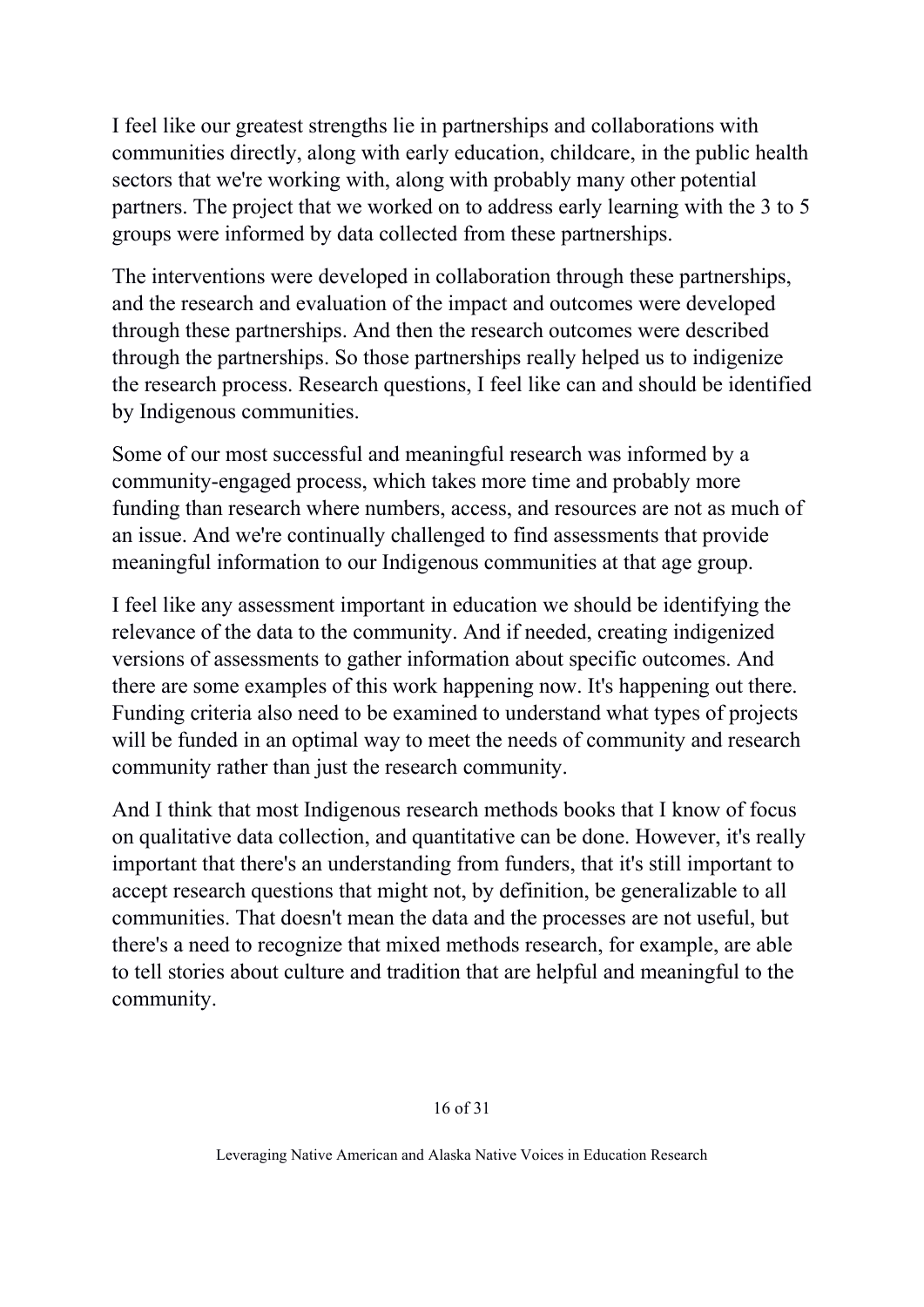And so they can document the richness of both what a culturally grounded intervention looks like and how it supports children's development. So I just will end by saying research in Indigenous communities can be really complex and multilayered, but it can and usually is equally rich and provide spaces where we can value different forms of knowledge.

In my opinion, there's just not a cookie-cutter approach for how it happens. So that's, I guess my response, Meredith. Thank you.

**Meredith Larson:** That was great. Thank you. Steph, would you like to go next or...

**Steph Fryberg:** Sure. I'm happy to. So I want to talk a bit about how some of the shifts that we've made in the education research we've been doing over the past couple of decades. And I think for a long time, we really were looking for interventions, ways of understanding what was happening in individual Native students, really feeling like maybe we can control less of the environment, but, you know, we can do more to, like, create safety for the individual student.

And over time, what we've come to realize is that, you know, the problem is not in the student, it's in the culture that's created for students. And so we have been working around a theory called "Culture Matching Theory," and with the understanding that when we help create matches for Native students, we fulfill a bunch of needs that are out there.

So one is, you know, we, often as adults, you know, we may learn to move between context, but when you are a child, you're coming out of your home environment, and what we often do in education is we treat mainstream cultural backgrounds where your parents have a college education, where you understand these mainstream ways of being, as a social privilege.

And we don't acknowledge the ways in which we have created an environment that advantages some and disadvantages others. And so in the work that we have done, we have really tried to first, pull apart the ideas, cultural norms, expectations of classrooms and schools, and really look at how they may be incongruent for Indigenous students.

#### 17 of 31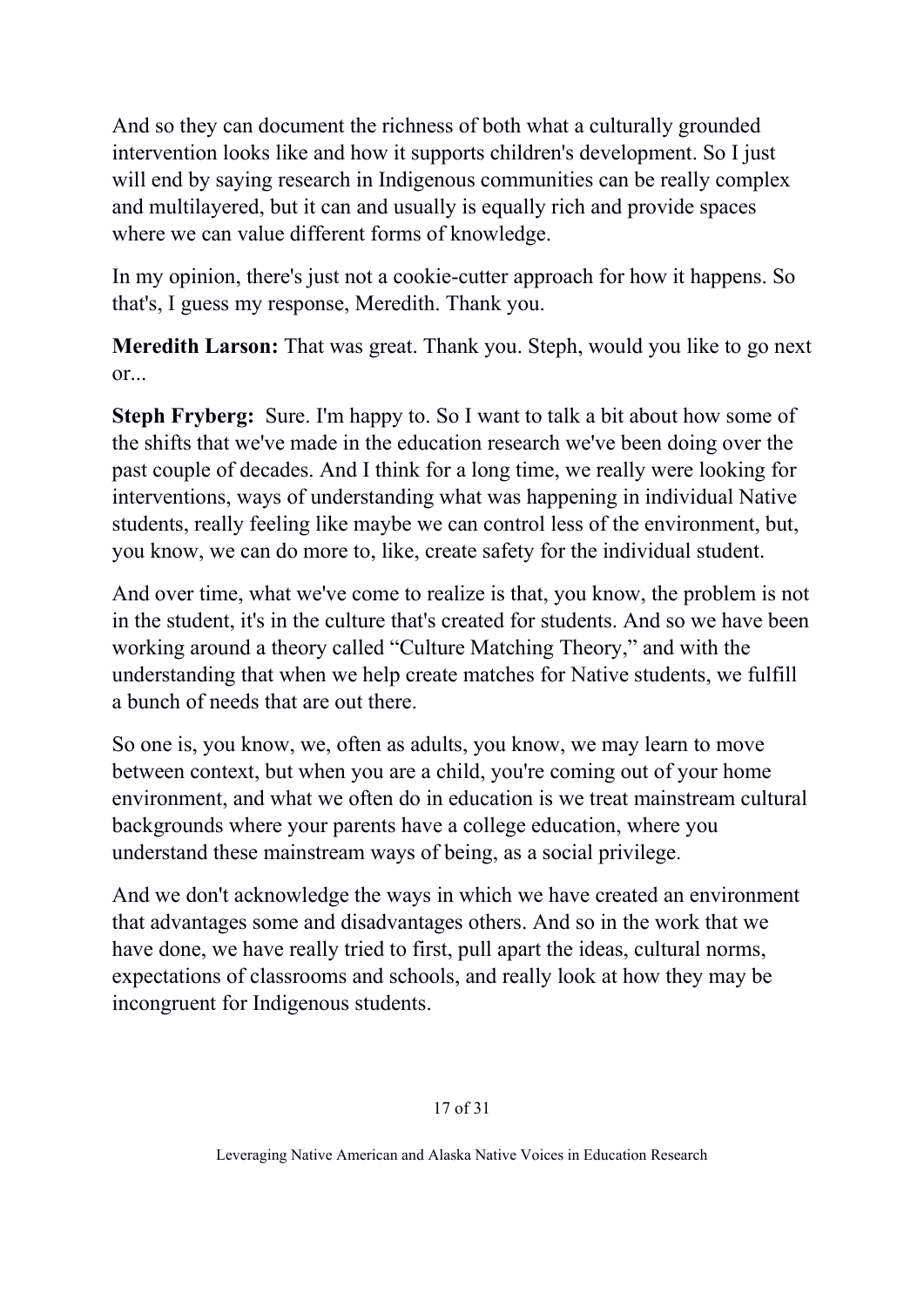And really not so much with the idea of saying, oh, this is how we need to change Native students, but to think more about how we work with teachers to help them create learning spaces that have more cultural matches. And so these interventions, then, that we have done in the last decade have been really taking the work from earlier, where we've identified the cultural needs, we've identified the ways in which matching can motivate and encourage Native students, and we've basically given them as a set of tools for teachers and building leaders to use.

And so we now would argue that interventions that target not just individual Native students but simultaneously the other levels of the school and classroom culture. So we think about the idea level, the institution level. So what are the rules that are there that support that institution? What are the interactions that are happening? And how do educators set up those interactions in ways that promote a positive learning environment for Native students?

And so, and I'm just going to give an example. I worked with my colleagues Anthony Craig, Kristen Dewitt, and we had this opportunity in my community to really rethink the entire learning environment for our students. And...

**Steph Fryberg:** All right. Okay. So what we did is we really tried to step back and ask a bigger question. What if we scrap everything we know that really hasn't worked for our children and really started to rebuild that classroom and school environment in a way that took into consideration cultural matching that really, like, we don't have the privilege of all of our teachers being Native?

And so right there, you really have to start, how do we give teachers a framework for them to move across environments? It's the situation we have. We have to really take advantage of, you know, giving teachers that toolkit to move across and build better classroom environments.

So we built the school around some pillars. One was these cultural relevance, but really looking at models of Indigenous self. So how do children learn to relate to be connected, to know their responsibilities, who are they responsible to, how do we tap up into our community values and really connect with the way that children have learned how to be, how to understand themselves, and how to relate to others?

18 of 31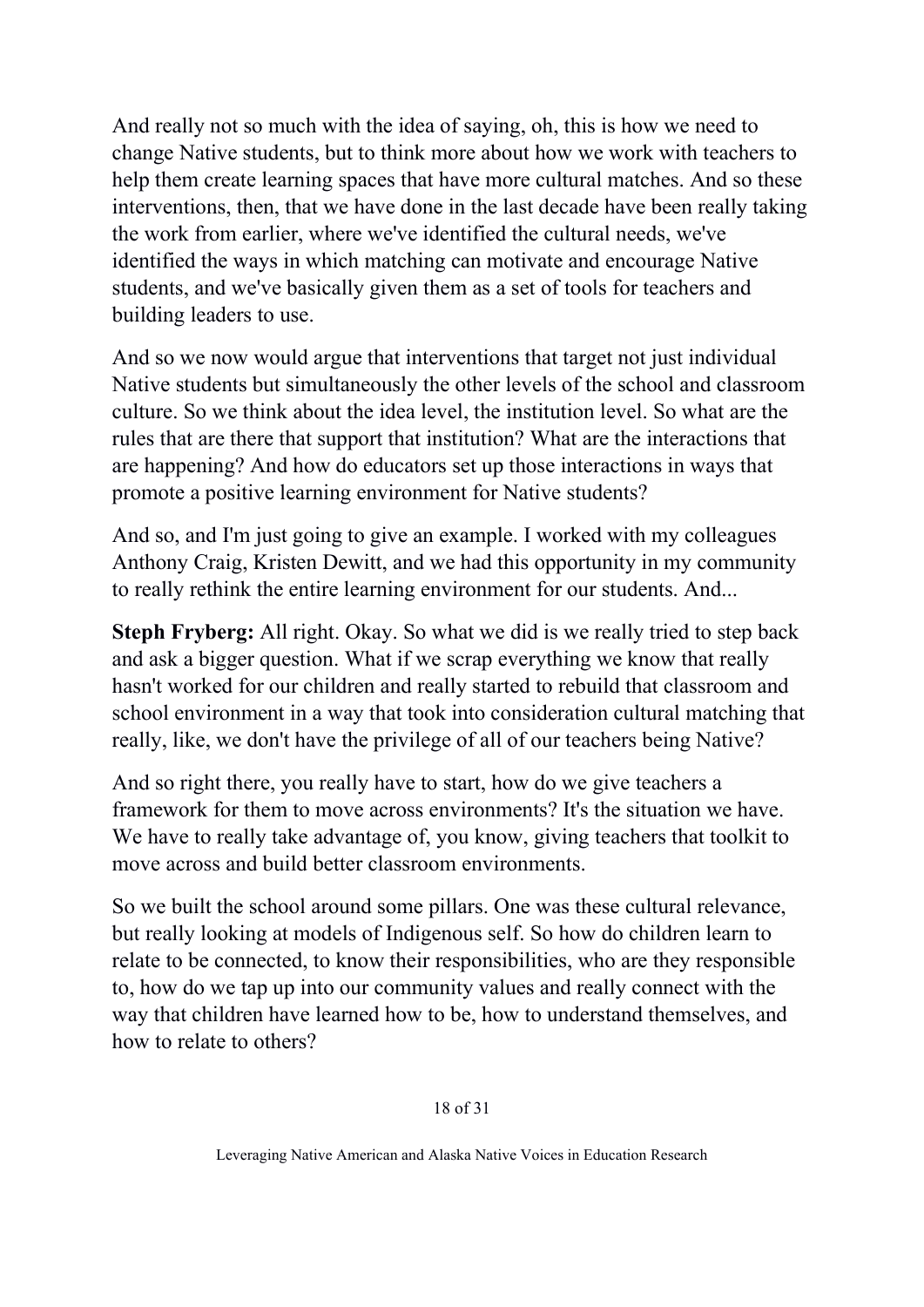And then the other is we had the opportunity to bring in Carol Dweck who wrote *Growth Mindset* and to really think about a cultural lens for growth mindset. So we created what we called a culturally inclusive growth mindset school. And so through this opportunity to really rethink the school, we really found that, one, it was tremendous to watch teachers' growth. And I say that initially because the teachers were the ones who had to make the changes, and ultimately what we saw was tremendous growth on the part of our students. Growth we had never seen before. And a lot of it really affirmed for me that this is, our children are ready to learn. And in many cases, we're just not approaching that learning environment in the right way.

And so we've really thought more about, how do we really advance this different cultural and learning environment? And what's interesting is 80% of the kids in the school were Native and 20% were not Native. And it turned out that the non-Native students advantaged more, even the White students in the school advantaged more from taking this culturally responsive approach.

And so, you know, what you see over time is that, you know, some of the barriers you run up against is leadership changes, and then that changes the school, teachers change.

But I think going forward, we've really come to realize that maybe the change needs to happen at a larger national level, that if we can really rethink how we train teachers, how we train building leaders, we've been working on developing a curriculum and really testing it at all levels so that as, you know, we've scaled up, so we've run with districts at the teacher level, we've run with districts at the building level, and just consistently we find that it's really good for low-income, Indigenous, and minority students.

And so why we keep holding to a model of education that really only works for some, to me, is the bigger intellectual and research question.

And I know the answer, but it's problematic that we continue to go down this path of privileging some and disadvantaging others. I'll stop there.

**Meredith Larson:** Thank you. Erica, would you like to follow up? You work with a lot of, sort of that leadership level.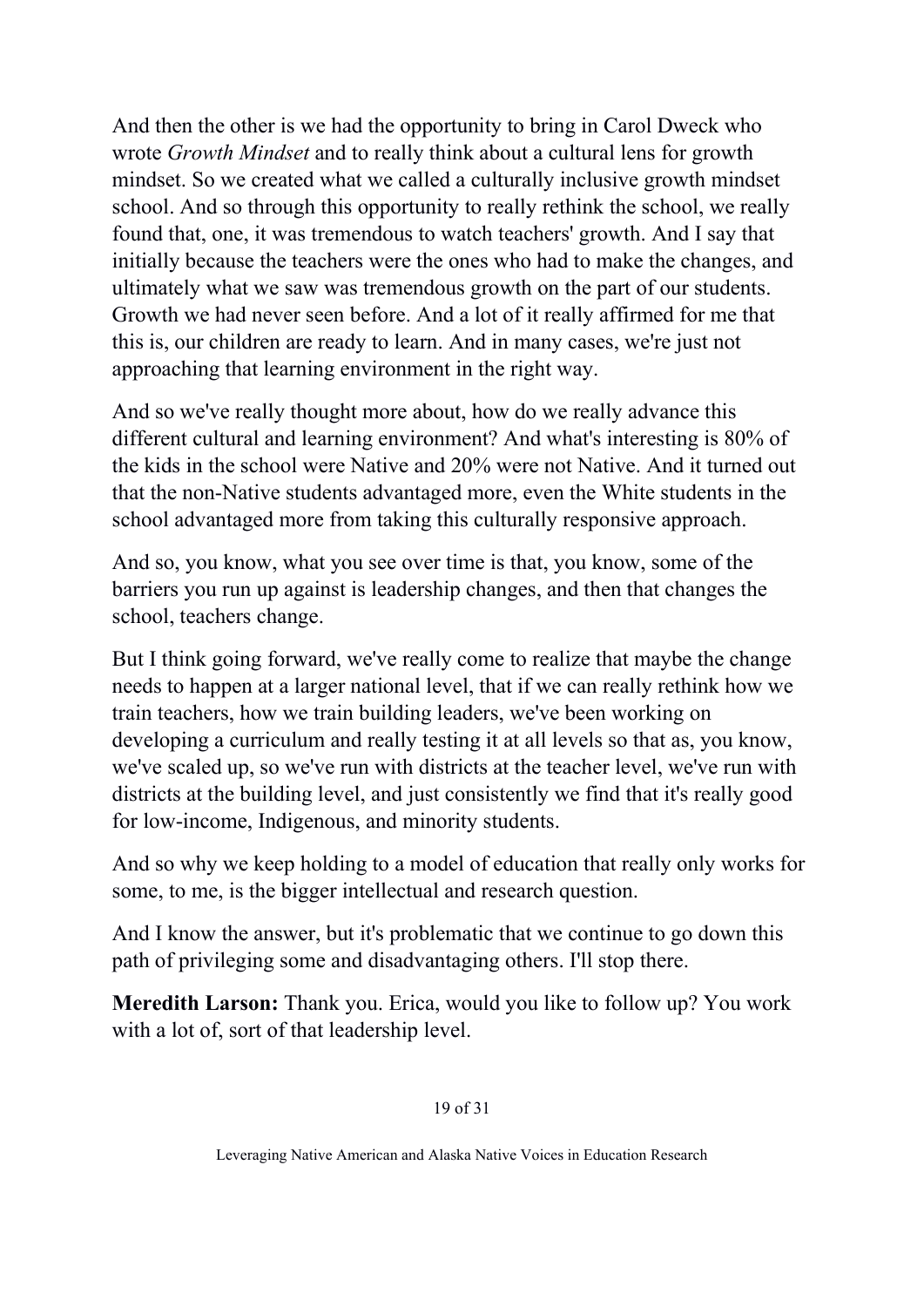**Erica Moore:** I think I'm going to take a slightly different approach. So I think oftentimes as Indigenous people, when we talk about some of the lived experiences, they're not valued across many forums because it's considered anecdotal, right? And so I feel like, naturally, research can help us as Indigenous peoples have supportive evidence in what we are saying is happening in our communities, within the tribal college systems, within mainstream systems.

We see that the mainstream way of thinking is data, data, data. We often try not to think of ourselves as a number, but we realize, realistically, we have to provide supportive evidence of what our needs are and how those outside of the community can assist us. So I think, first, that's why it's important.

I think, naturally, they go hand in hand. We should be including our lived experiences, speaking with the students, and getting their perspective because they are the center of the work that we do. But I think, also, when we're doing this work, this could also support data sovereignty. And so, for me, that's really important.

I don't think of sovereignty just in one linear way. Data sovereignty to me is, are the organizations that's coming to work with us as Indigenous people or in tribal communities or at TCUs or with our communities. I think someone's still not muted. If you are going into that work, are you starting off with reaching out to those individuals you want to work with and asking what type of research is needed in your community or at your tribal college?

Because oftentimes, we do see where very helpful, well-meaning organizations want to help, and they come to us after they already have a grant and they say, "I have this grant to work on roads." But this specific tribal community may want to focus on Indigenous health. So always starting that conversation is really important as researchers with the people that you want to collaborate with.

What are our needs? What do we want to focus on? And then are you including researchers in that work that you're doing – Indigenous researchers? Oftentimes within the historical context of this work that has been being done,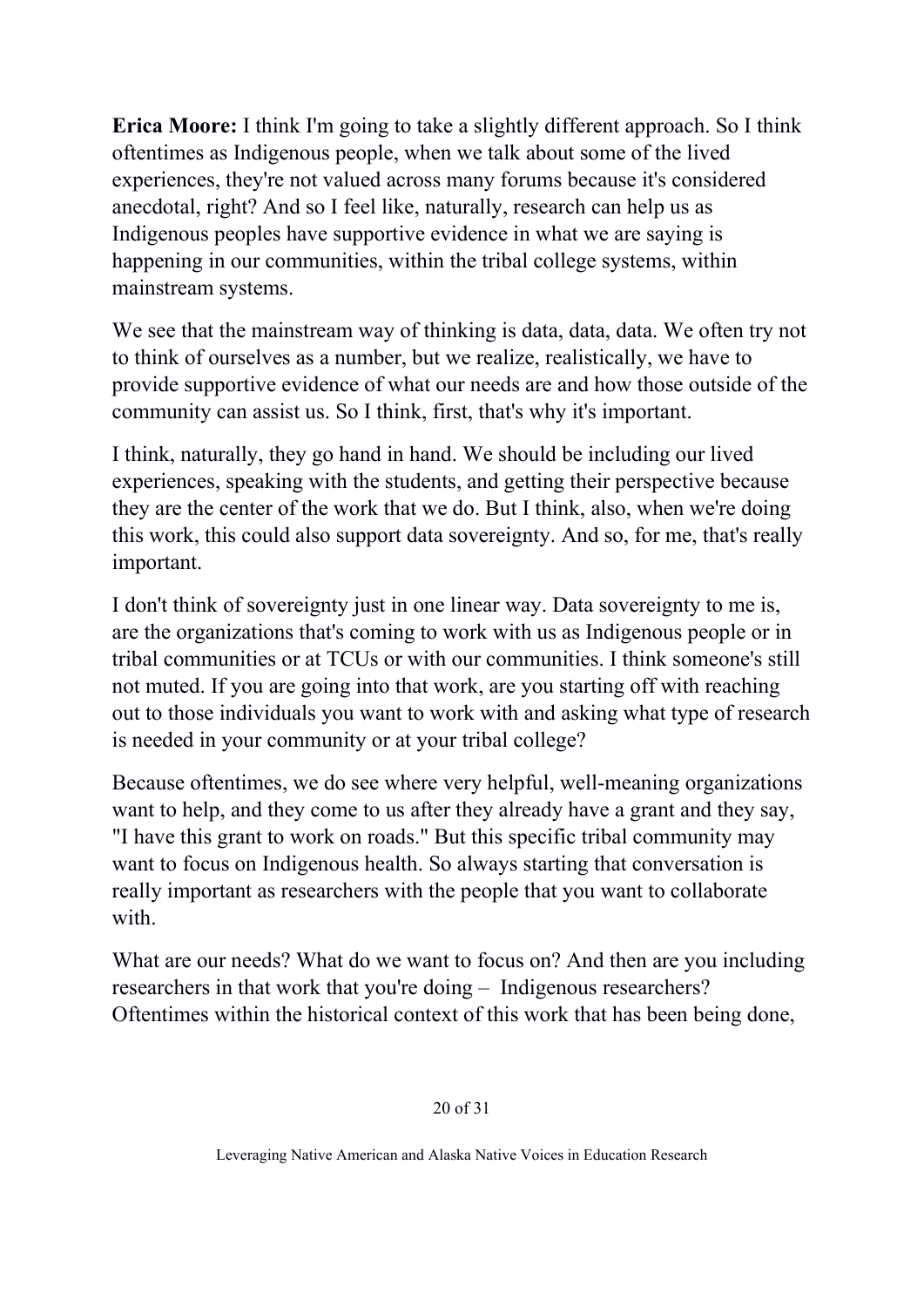we are the subject of research, but not often included in the process of doing the work.

So I think that's a great way to focus on, you know, educational equity, excellence, and creating more opportunities. The more Indigenous people you speak with at the start of those projects that you include in those projects... And then really important, this is just really important to me personally, can't speak for everyone, but are you going back after collecting data and doing a form of member checking by asking those Indigenous people, "is this what you meant when you said this?" and not just putting your own interpretation out.

And then also who holds the data once it's collected? Who decides where it's disseminated? Are you providing the autonomy to those Indigenous people, students, staff, faculty, tribal community members the access to that data, and also the decision on who will get access to that data?

Many times, we want to build up the knowledge in our own communities about let's just say, indigenous plant life, but we don't necessarily want that shared across the entire spectrum. So those conversations are really important and the more you have us included in the work that you're trying to do or trying to accomplish, it's going to be ethically more appropriate and more inclusive and create equity across the board.

But I think, and then it's really important because if we're doing this work and we're doing the research, as I mentioned with the support of evidence, we're then able to help our communities gain access to grants, increase federal funding, create collaborations with TCUs and land grant institutions, for example.

And then just lastly, we are doing this work. There's so many. First, there's excellent Indigenous scholars that just spoke about the work that they're doing. And then if you look at the individual tribal colleges we have Salish Kootenai College, who created the Indigenous research center.

We see Sinte Gleska working on repatriating the Buffalo Nation. We see another organization is trying to repatriate the Hunkpapa war ponies in Standing Rock. So Thunder Valley and Oglala Lakota College doing excellent work in food, land, water. We're doing the work.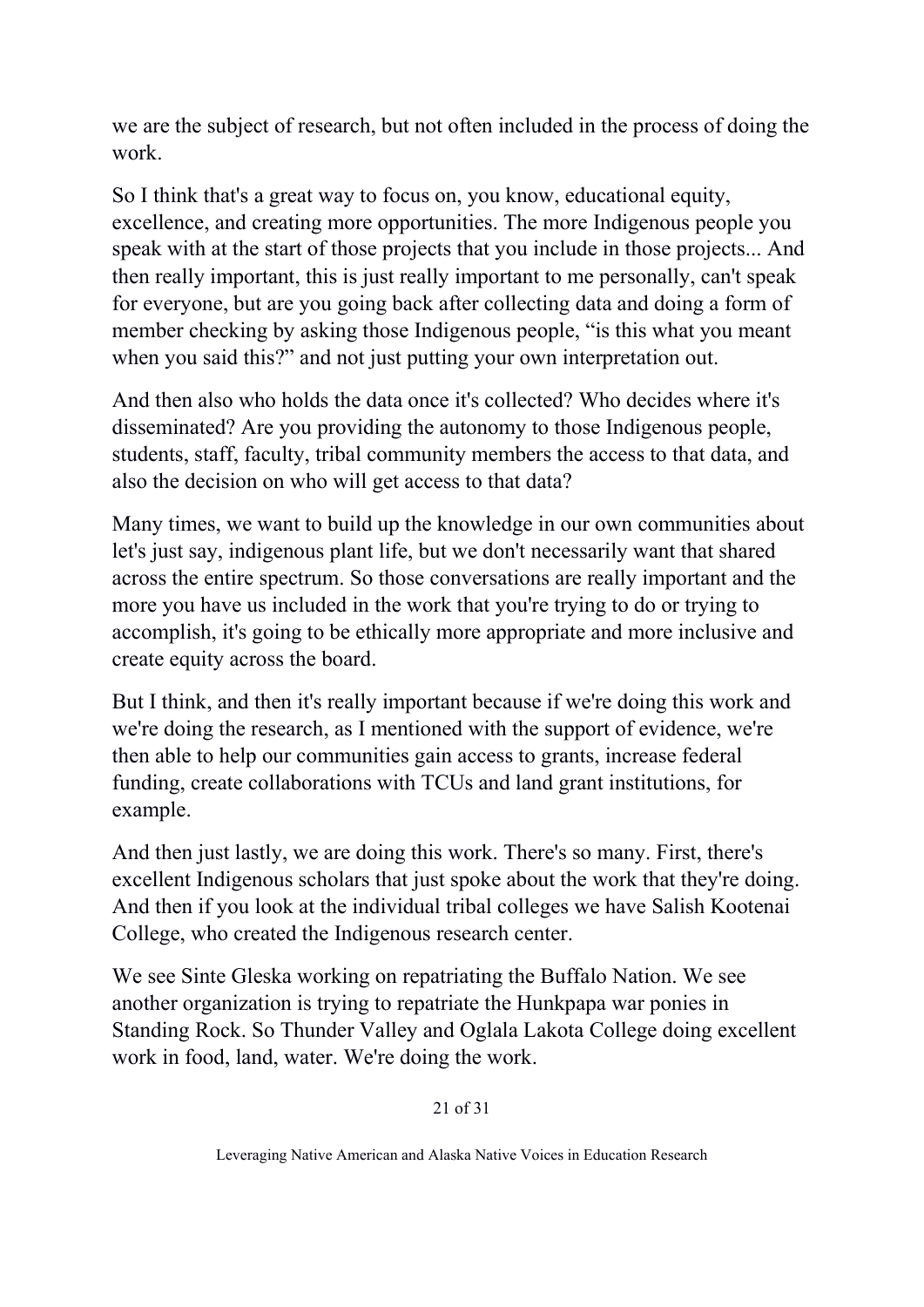And it's not to say that we and/or don't welcome more help. We always want that. Just to be open to understanding and doing this in a culturally responsive way when working with Indigenous peoples is really important to research and ensuring that it is equitable and that it is inclusive.

So that's all. *Hahom*. Thanks.

**Meredith Larson:** Thank you. And with all the mention of TCUs, let's go back to our TCU institutional researcher, Ace.

**Ace Charette:** Thank you again. And thank you to other panelists. I'd just like to take a second to acknowledge that the work of the panelists and in the content that you all have provided is really germane. And it strikes a lot of healthy chords with conversations and current movements happening within my organization.

So I just want to really acknowledge that. And thank you all for some wonderful information that you all shared for me personally, and then I hope for our audience as well. I'll kind of just chime in here and reiterate a lot of thoughts from my angle to some degree, and again, hopefully just provide some good content here, as well. Research on Indigenous culture in so far as it is expressed within institutions of higher education and other educations, in general, demonstrates that this is not only possible, but it leads to healthier more capable Native and non-Native individuals who are, engaging within those systems.

How research can help is definitely the identification of ongoing structural barriers for Indigenous populations, institution type, and organization type is obviously very important here. But what tends to happen is that within sometimes different forms of national research and field research, Indigenous populations are often not represented in those data sets. And statistical significance is often the issue there.

It's relative to those larger data sets. There's not enough information about Native American students. There's not enough people within those organization types to produce statistically valid information, and that's a limitation. But it does bear a question: when that is found when this particular subgroup, it cannot be represented in the model of research that's engaged with, what's the

22 of 31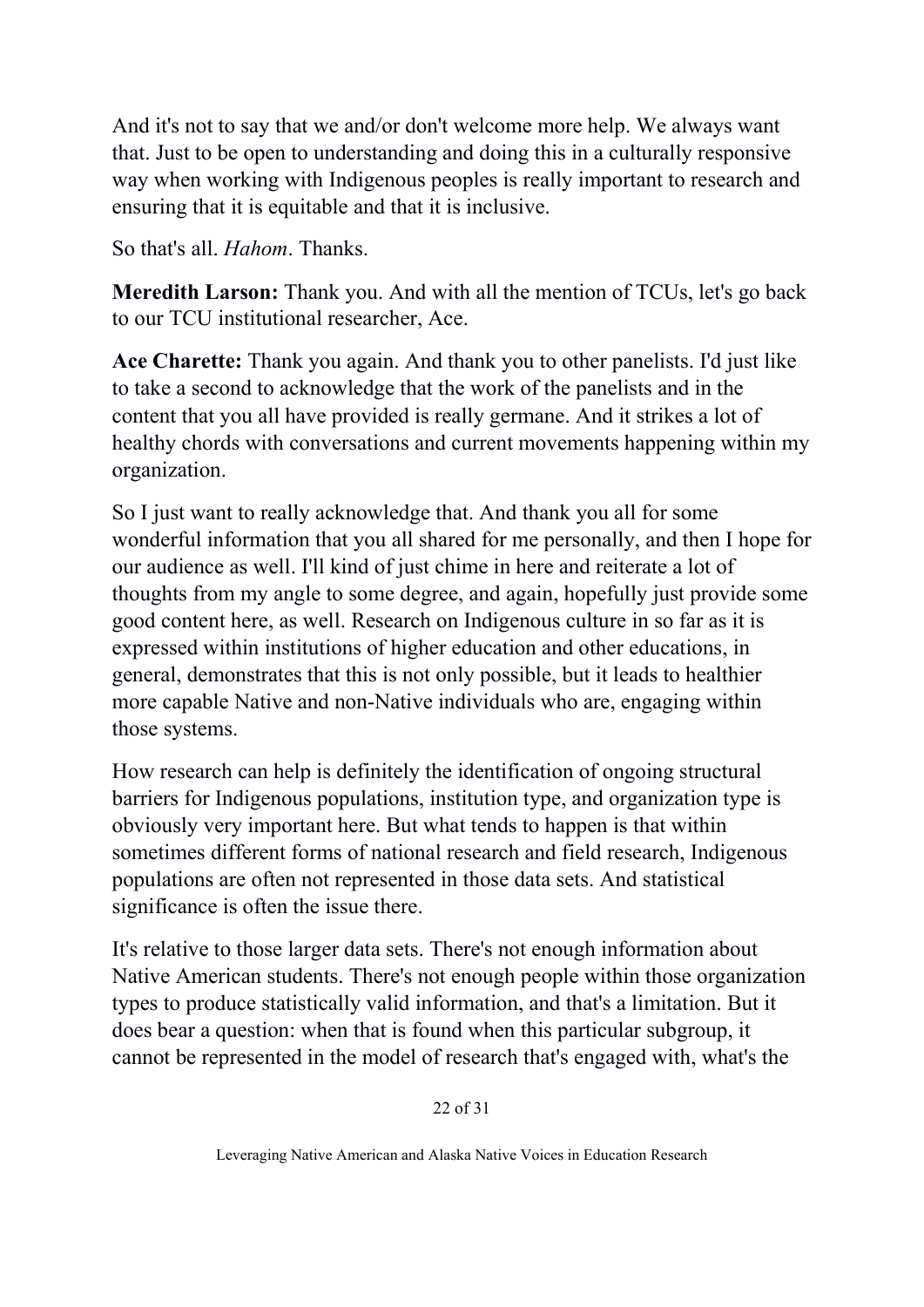next step? Certainly, we can't say let's just not publish that research as a result of that non-inclusion.

Certainly, for other populations, that research is still very impactful, very important. And that's not the argument I want to take, but it does bear the question: after the fact, when there's a gap therein knowledge about Indigenous populations within North America, whose responsibility is it, and who is equipped to take on that conversation?

Before I get to that question, I'd like to acknowledge that there definitely is a lot of interesting research going on within Native-serving organizations already. I work closely with two organizations that come to mind, the American Indian Higher Education Consortium, which I know was referenced earlier. We have a lot of data going on within that organization, and there's a lot of conversation about research. I know they have a committee on research as well within that organization.

The American Indian College Fund is another one. They support a variety of initiatives including participation in a research explicitly within the tribal college network. A few recent projects that I have been engaged with range from return on investment for Indigenous students, college affordability for the TCU network, quality of credentialing, the identifying of factors of student success mechanisms and barriers within higher education, graduate placement.

You know, and certainly, I cannot take credit for these. These are just studies that I've been engaged with as an IR person and in supporting kind of the data in, from my one organization. But it speaks to the interplay between how organizations can work together on research initiatives. Now, getting back to that question of what happens after there's an awareness of a gap in Native American inclusion in research, I think that organizations that are Nativeserving or researchers that tend to be Native-facing can really help to fill that void to better understand what's going on with Indigenous students within organization types.

And I want to just make that plug because I'm just aware of so many wonderful things happening. And I know that a confluence between different organization types, research organization types, can really benefit and enrich the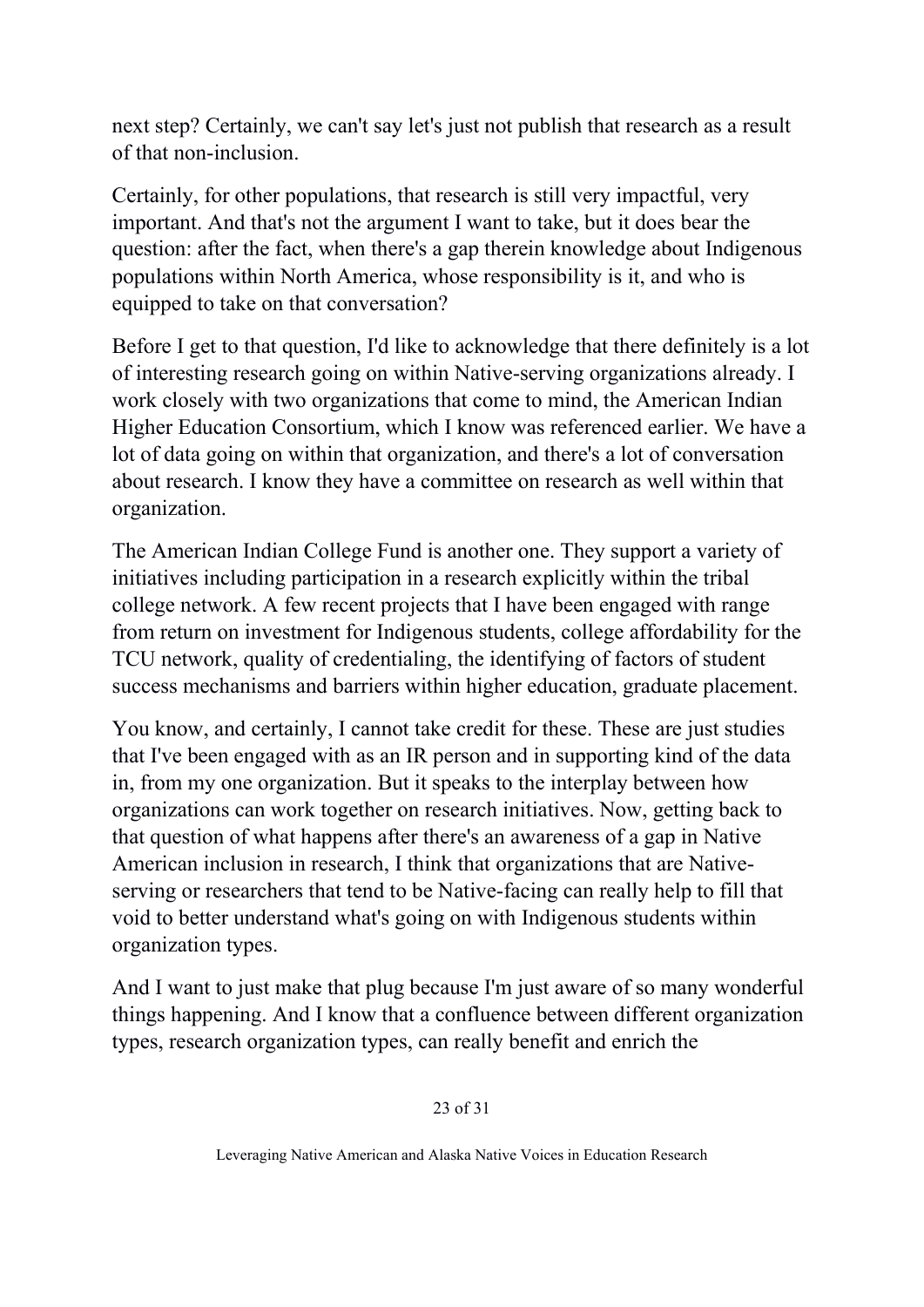conversations. Yeah, the benefit here is, of course, that Native Americans are not a monolith, and folks who work and are embedded within Native Americanserving organizations or Native kind of facing research and have that experience, they'll be able to help with nuance and understanding about research perspectives, and that really helps to prevent kind of broad characterizations of Native peoples.

There are 574 federal recognized tribes in the U.S., and there are more who are currently... like, I just saw news articles just this week of another one seeking federal recognition as well. So they mean there's an incredibly diverse array of governance types, worldviews, philosophies, value systems, etc.

We're not all one, you know, definition. And so understanding that nuance and being able to kind of blend that within a research approach, I think is very, very helpful and very, very beneficial to the research paradigm. The economic wellbeing. I want to answer that part of the question, too. I think it's a really interesting component. Inter-tribal relationships to me have always been fascinating. I think that as a result of our federal recognized status, we've kind of developed a line of relationship, a governance relationship between us and the federal government. And that has to be there, of course.

I think what has been minimized, compared to how we used to behave as tribal people historically, is that we used to be extraordinarily inter-tribally connected. There's actually clan structures within the Ojibwe peoples that had a whole clan devoted to just looking outward from the tribe and understanding how to navigate relationships with other tribal peoples in a really sophisticated political fashion.

So how do we kind of take that understanding and take it into the modern-day? I think that there is an incredibly rich amount of inquiry that could be kind of shined at that particular inquiry.

You know, I'll stop here because I don't want to go on too much, but I'll repeat a kind of a coin a phrase to say that "A rising tide lifts all boats," and anything within the research sphere or adjacent to it, to empower Indigenous peoples to improve socioeconomic and specifically economic conditions will be beneficial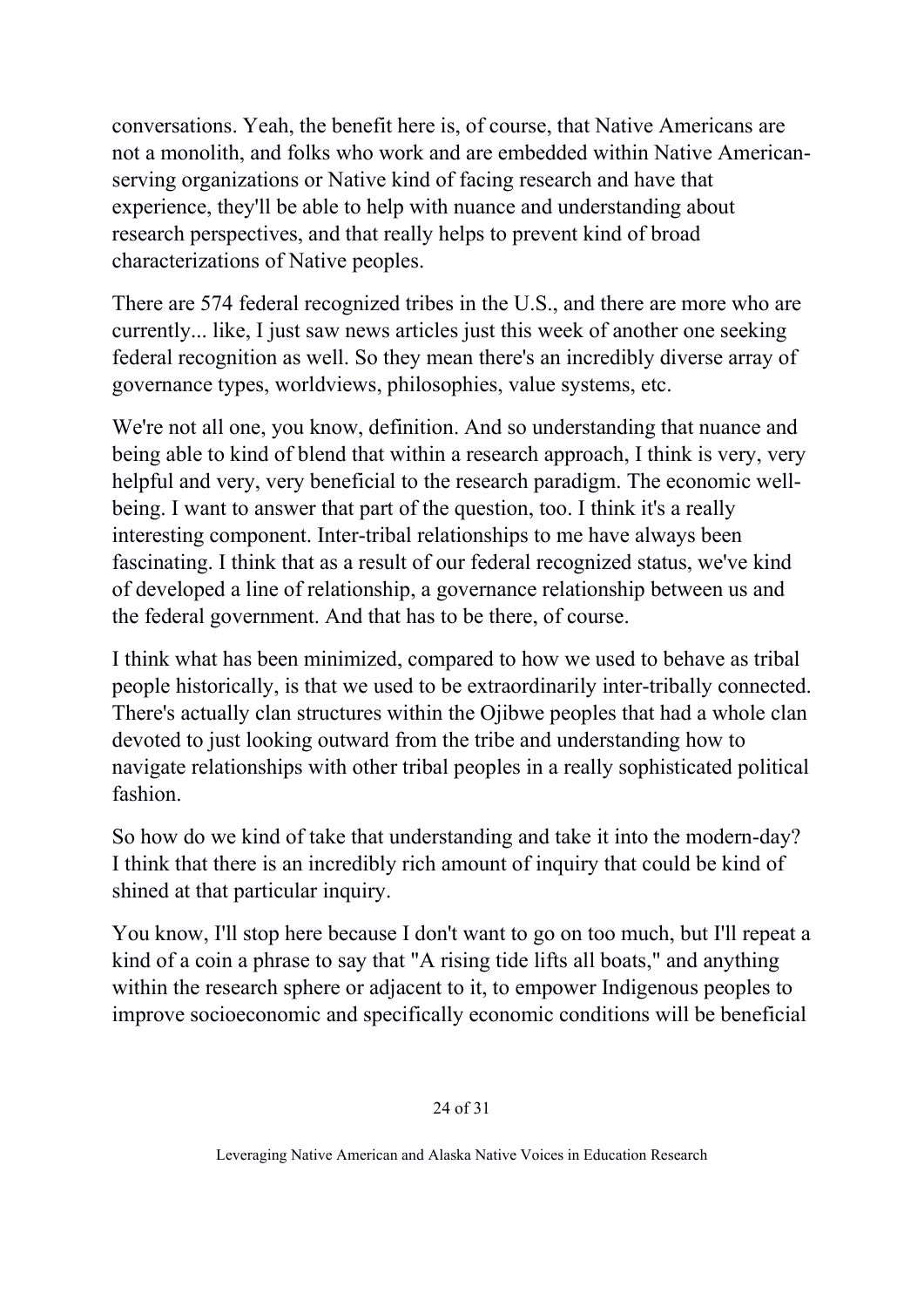for not just those Indigenous nations, but for the entire, you know, U.S. population.

You know, you're targeting a better form of well-being for some of the most disadvantaged, historically, people here in this country. Yeah, that's a wonderful thing. And again, it only helps the entire population. I'll end just by saying, you know, there's really no small amount of work that can be done in those regards and yeah, even directly within Indigenous nations and organizations outside of them.

So I'll just stop there, turn it back over to Meredith. And again, thank you for the time to share my world with you today.

**Meredith Larson:** Thank you. I got a little DM saying we have a whole bunch of questions in the Q and A, and so we're going to shift over to that in a minute here. So we're going to do just a quick, rapid-fire, one-sentence answer, like one sentence to the final question, and then we're going to open it up, get some of those questions and just share some ideas and some thoughts.

Okay? So the last question, and, you know, just kind of the first thing that comes to mind is "What else would you like to share with the education research community?" If you could tell them one thing before we end today, what is the one thing that you would like them to know?

And let's see, let's start with Erica. Oh yeah, put you on the spot. So just one thing that you want all researchers to keep in mind as we go into more conversation.

**Erica Moore:** I will say I'll just go right back to something that was said to me once, we do not want our students to keep looking at the past, we want them to look to the future, but for me, our future is a cumulative response to our past, and what's happening today is our present. Take that into consideration when doing this research in that historical context, the lens through the understanding of the ways in which Indigenous people have experienced erasure and loss. And then authentically you will be more culturally responsive when you're doing that work with us. Thank you.

#### 25 of 31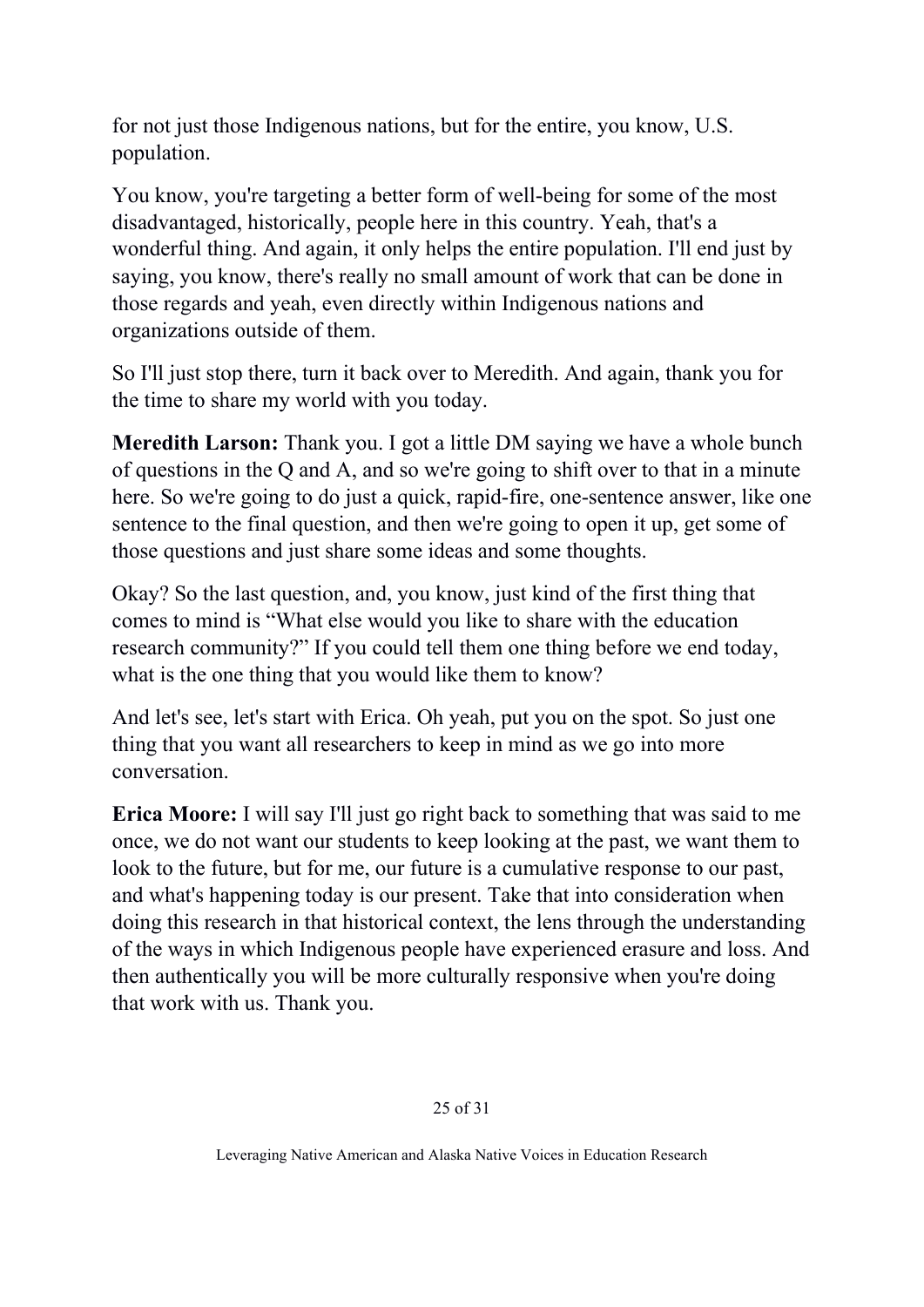**Meredith Larson:** That is great. Thank you. Lisa, would you like to give us your one big thing to think about?

**Erica Martin:** This is tricky. I would have to say I think in response to the question about equity, answers to equity around whatever we're talking about related to equity have been out there and have been voiced. And so I think everybody's listening differently now.

And so just to remember that the answers are out there and they've been shared. And so that's related, to research equity, and so just that we think that way because the answers are there and have been there, and we'll continue to talk about them as well.

**Meredith Larson:** Thank you, Lisa. Steph or Ace, whoever wants to go next.

**Steph Fryberg:** I'm happy to go. I do think it's a complicated question, but I would say that we need to push the bounds of basic research and what we think of as good science. That what looks like good science in a university may not look like practical or good science in a tribal community or to tribal people, and I think within that, we need to do a better job of listening to what Native people and tribal communities say their education needs are.

And we need to fund them using their language. I think too often, we try to put our own spin on what communities need. And I agree. We know what we need. And, you know, we watch our kids struggle, but I have seen funders be fairly patronizing with tribal, both researchers, and with tribal communities.

And I think we need to do a better job of trusting that we know what our children need.

**Meredith Larson:** Thank you. And, Ace?

**Ace Charette:** Yeah. Just very succinctly, I'll just state that, you know, even recent research in Indigenous populations in U.S. higher education systems, there's still a huge equity gap that currently exists. So the things that we've covered today and the things that we're talking about, there's quite a lot of room, quite a lot of room to deepen the understanding of why that gap exists and then how to bridge that gap with other population groups.

26 of 31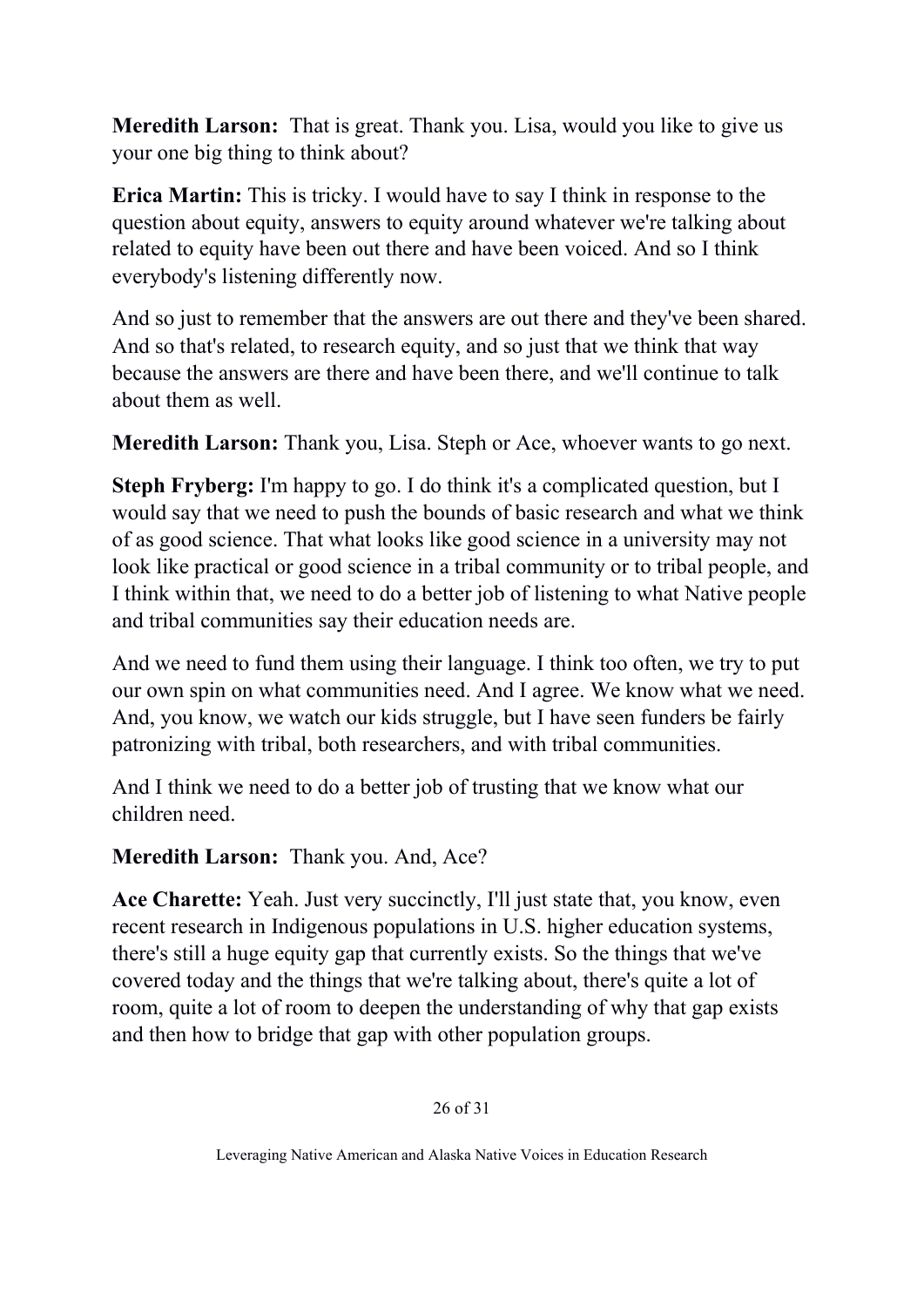So I welcome, you know, and I'm sure any of the panelists here would welcome inquiry from anybody interested in this work on how that can occur. And I look forward to any follow-throughs and even if that's outside of myself, like, how that can happen in the future. So I'll just stop there. Thank you.

**Meredith Larson:** Thank you. Thank you all for just being so super positive and, you know, like, taking time out of your busy day, to talk to us, to answer some questions in a minute here, and to share your experiences. I want to invite Ron and the commissioners if you want to turn your cameras on as well. So welcome back, everybody.

**Ron Lessard:** Yes. Thank you. Could I say something real quick?

## **Meredith Larson:** Yes.

**Ron Lessard:** So I wanted to thank all the panelists because they've each touched on something that, you know, has troubled us for many years. As taking off my Department of Education work, going back for many years and doing activist work, my mom was in the boarding school system and instilled in us that the importance of education rather than looking at education as a very negative thing, although it was not a good experience, in many cases, for her or all our people.

But the thing that I think was interesting, Erica, I think everyone touched on the fact that when it comes to data, when it comes to research, there's an element of mistrust that has for many, many years for, and Erica would mention this, why do you want this data? What do you want to use it for? You know, because we've given you information in the past and you haven't turned that into positive work.

And I think, you know, that's true of healthcare and other things but especially in education. So I just wanted to say that, you know, going back to the Executive Order into this administration, the work that was put into that around equity is very substantial, and it has to do with looking at equity across faculty and across, you know, students and how can the administration partner with other organizations on the ground that are doing this work.

#### 27 of 31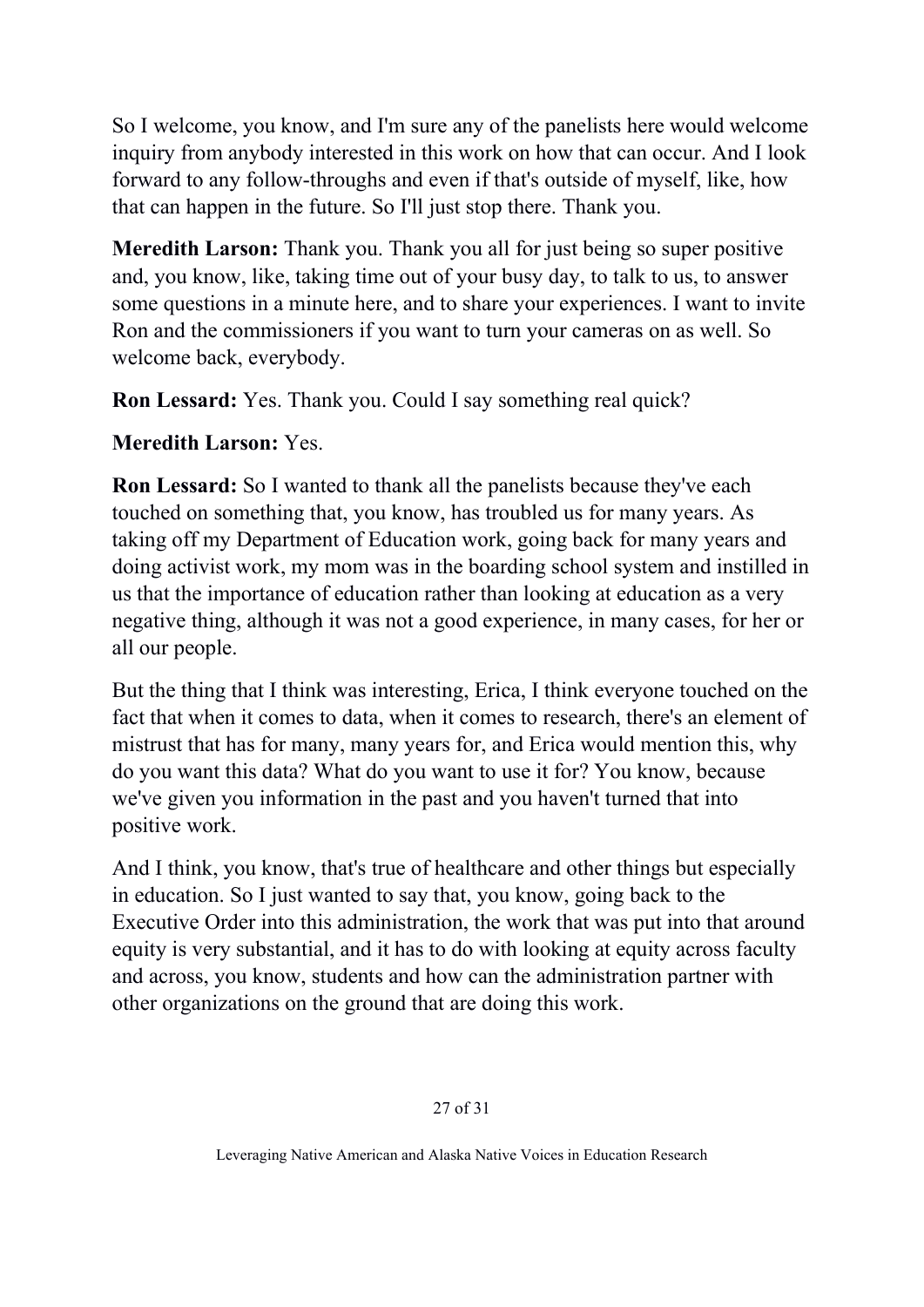So that national effort, you know, needs to happen. And we in the federal government have to be a part of that and work with those organizations on the ground and do whatever we can do to close that gap of the mistrust of collecting data and research from Native communities.

**Meredith Larson:** Thank you, Ron. Ron. Liz or Joan, do you have a question, or should we look into the chat?

**Joan McLaughlin:** Yes. I want to thank the panelists for coming here and just really giving us a great deal to think about. I was struck. I think they were things along the entire time that we spent together that really struck a chord with me. And I know that IES is very committed to trying to change some of the things that we are doing in the past, be more inclusive, be thoughtful about the ways that we develop education sciences going forward.

And especially what Ron said is building trust. And I think that's hard and takes a lot of more work, but I think we're committed to doing that, and it's, nothing is going to be easy, but I think we're all committed to doing that.

And I hope that going forward, we can touch base with you again because, you know, there'll be a lot of touchpoints along the way as we make our journey forward. And I just want to thank you. And I also want to thank the participants because it's really great to see such a wonderful turnout and it gives us such a strong sense of how important this is.

And, Liz, what do you have to add?

**Elizabeth Albro:** So what do I have to add other than again, to just echo the thanks and I just really appreciated the thoughtfulness, and I really loved hearing the diversity of voices that each of you represent, different sectors. I think the other thing that really struck home to me, Lisa, you were talking about home visiting and thinking about these connections across the different sectors that in the way the federal system is currently structured are very isolated.

And I think that gives us ways to think about "How can we do better internally in terms of thinking about how these different sectors play together?" But mostly, thank you for taking the time. And yes, I want to echo Joan's comments and Ron's that we hope that you will feel free to reach out to us and to continue

28 of 31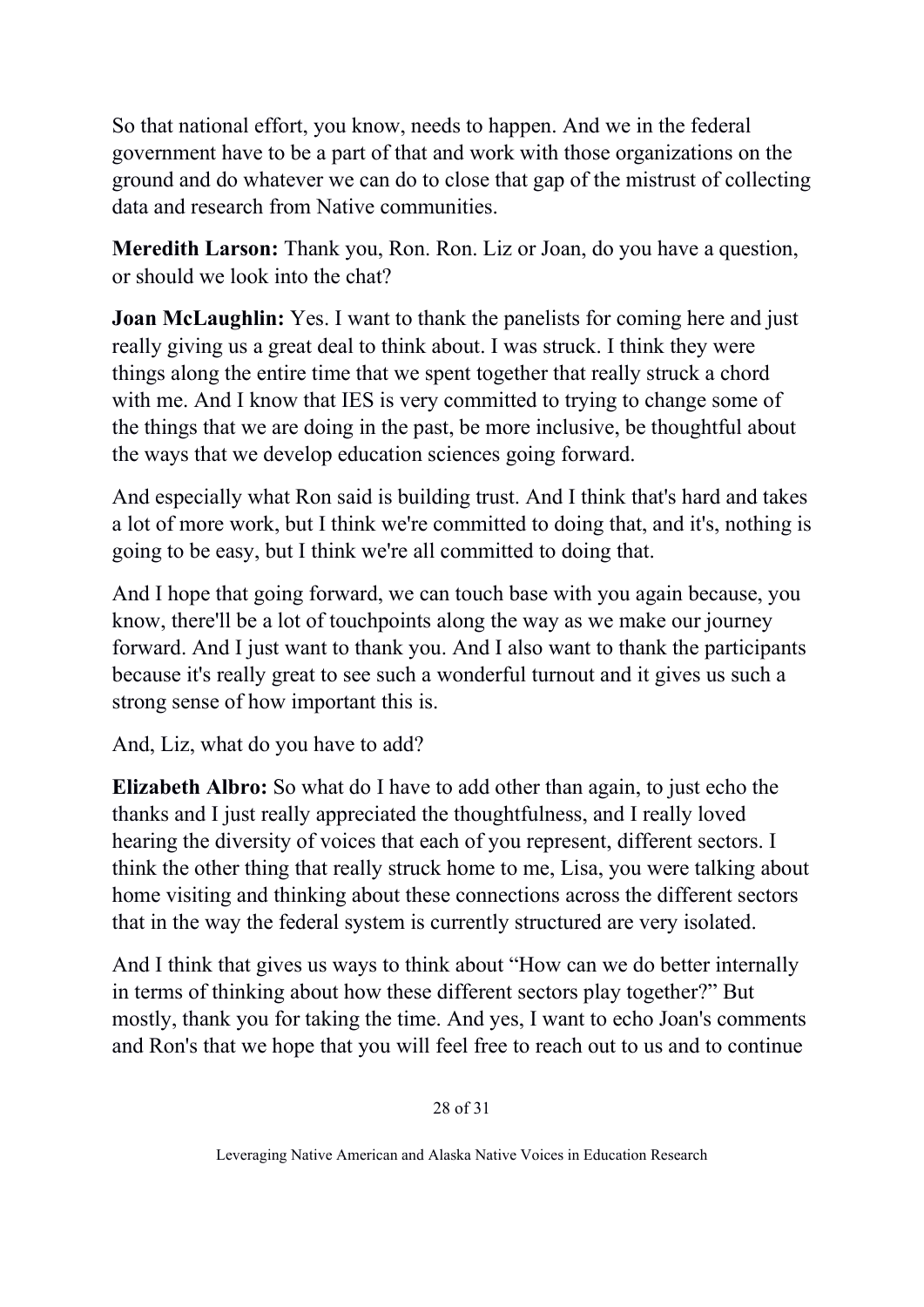to share with us as we are trying to figure out how to make sure that Native and Alaska Native voices are included in the work that we fund and support.

So thank you. And, Meredith, I'm going to turn this back to you. I think we have some...

**Joan McLaughlin:** How about Dr. Ricciuti?

**Elizabeth Albro:** Oh, Dr... Yes, Anne. Where are you Dr. Ricciuti? Thank you.

**Anne Ricciuti:** Hi, can everyone hear me? So I just wanted to also thank the panel and all of the participants for these really thoughtful comments and giving us a lot to think about.

I oversee the peer review for our research grants and our reports. And as you saw, one of the things that we're really trying to do is improve the diversity of the voices that we hear on our peer review panels. And we do have a portal for people who are interested in reviewing for us to submit their information, and we will put that in the chat and make sure that gets around to everybody lots more, but we really want to hear from you.

So thank you so much. That's really what I wanted to say.

**Meredith Larson:** Thank you, everyone. And I'm going to turn to my colleagues who have been monitoring the Q and A function for us, Katina, Vinita, or Jamie, is there a question for the panel or for anybody?

**Vinita Chhabra:** I have a question that I can share that came through on the chat. And the question is, "As a librarian archivist at a non-TCU, we acknowledge that there are fiscal barriers that prevent many TCUs from accessing resources, timely, relevant, responsive, etc., using databases that non-TCUs can afford. This creates big inequity for TCU students. What are some solutions, both practical and aspirational that you can see when looking at this particular barrier?"

**Meredith Larson:** Erica or Ace, do you have any recommendations from your work with higher ed?

#### 29 of 31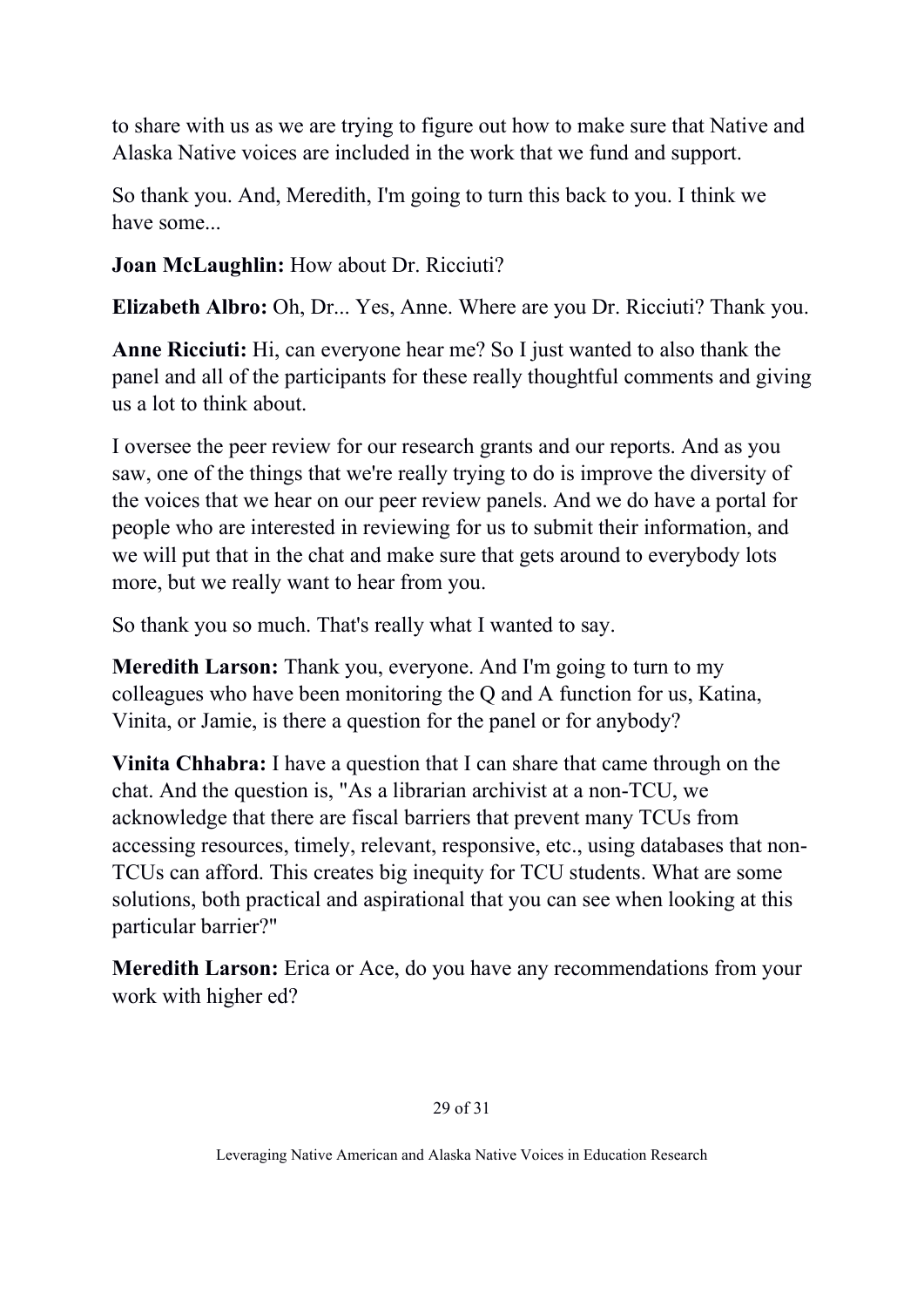**Erica Moore:** Yeah, I'll just go really quickly. We're actually, AIHEC is actually in conversations with one of the leading database providers. We're looking at how they can provide free access to the resources there to the tribal colleges.

Another really great way, but we'd have to get the land grants on board with this, but some land-grant institutions have considered that they're receiving revenue off of the land that was once Indigenous peoples in that area, in that geographical area. And they're taking that revenue and putting it back into building better and fostering relationships with tribal communities and assisting students.

And I think some of that funding should and could allow for TCUs in their respective states to have access to the land grant institutions' databases for research. I think there's just many ways that we can do this. And I think that's why relationship and collaboration is really important in the work that Indigenous peoples do.

And hopefully, AIHEC can continue to grow those relationships with other database providers to continue to expand that access. That's just some of the ways in which we're working on it. Thank you.

**Ace Charette:** Yeah. From my end, I think really echoing a lot of what Erica just mentioned I think grants are available as well. Humanities grants may be one way to fund something like that. But here on the topic of research, I wonder if research funding and research, you know, partnerships might be a possibility.

If we can identify that there is an equity gap evident and manifested there and then alleviate that equity gap, I think that really puts a lot of, you know, it provides a lot of emphasis behind the conversation to really find ways to break down that equity barrier. And really what we're talking about is cost.

So how does that happen, and what are the mechanisms for breaking that down? I think that's an interesting inquiry for sure.

**Meredith Larson:** Katina, I think you had the next question.

#### 30 of 31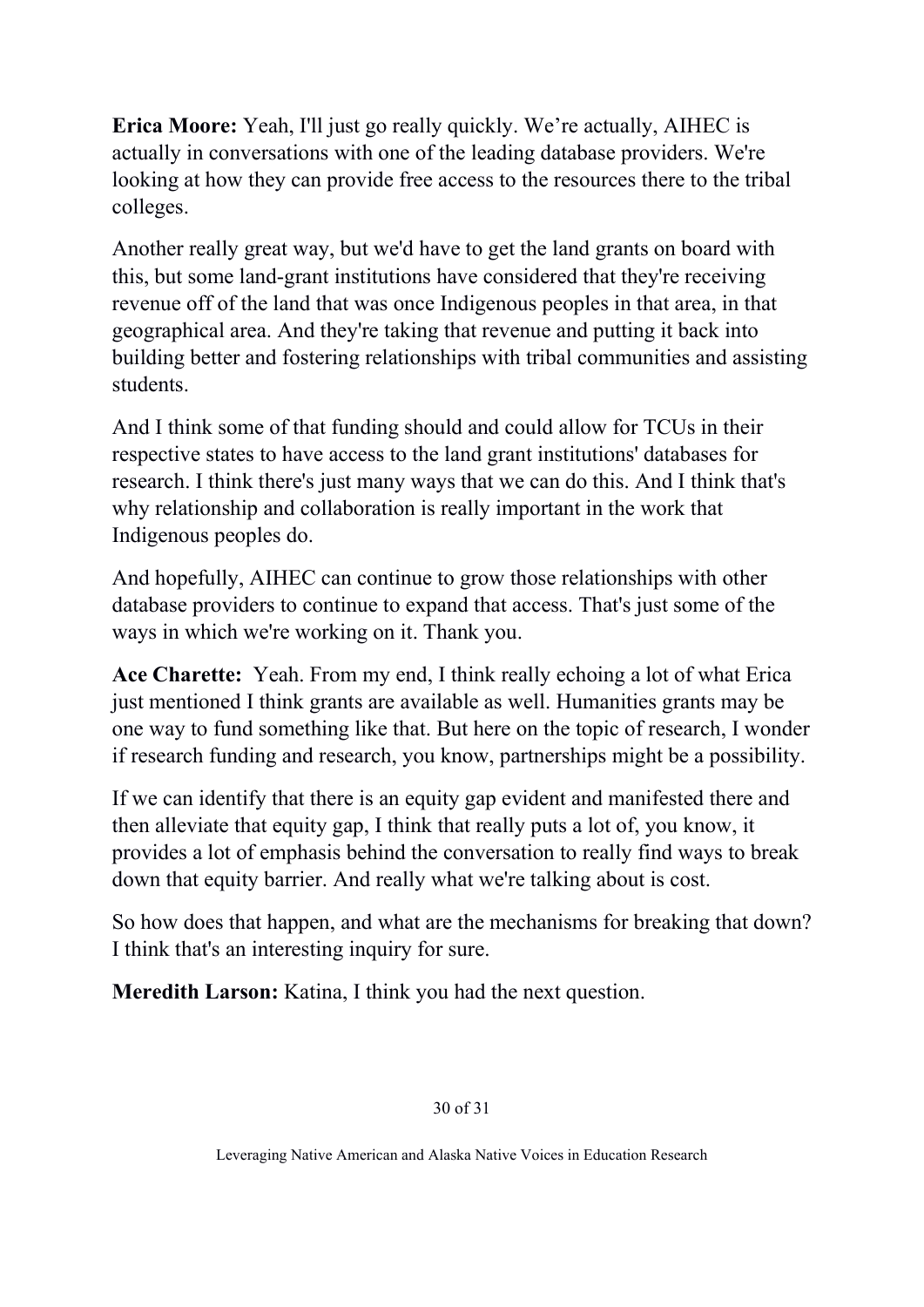**Katina Stapleton:** I do. So there's a question that I'm going to just summarize because it was kind of long, and it's about, how do we make sure in data collections that Native American and Alaska Native students are actually counted, especially those that are multiracial?

And that's to the panel or Jamie Deaton, if you're still here as well, you could probably speak on that as well.

**Lisa Moore:** I can offer a little bit of insight. I know I'm not as from a student perspective, but we were doing work in Michigan looking at infant and maternal mortality. And there were a lot of data sets that didn't collect information on both parents. Whereas the infant, in the instances of infant mortality, the infant was just counted as an infant if the mother was identified as American Indian or Alaska Native.

What we did was a lot of work to identify our babies was to expand the search criteria to include fathers and mothers. And if they... It may be a different data set, but also there is other work when multiple races are indicated that you count anybody that says they have ancestry or they are American Indian, Alaska Native regardless of the data set and that we count them.

**Erica Moore:** Yeah, I guess I could just add. You know, I'm one of those individuals who would have to mark Hispanic, and then once you click that, they don't even allow you the option to continue. I think that's something that at the federal level that would have to be worked out, not something that we can necessarily change.

But at the institutions that I've worked at, we collected our own data while we always shared the IPEDs data, shared, you know, information from the, you know, sent federal census, we also collected our own data.

We included, for example, the one institution changed the way in which they collected when a student would hit they're Hispanic, they allowed the pop-up boxes to still happen, and then we worked diligently with registrars to separate those students. Even if they were listed Hispanic and Native American, they weren't automatically just put in this multicultural population and then just thrown out there as figure out, you know, what to do with them after.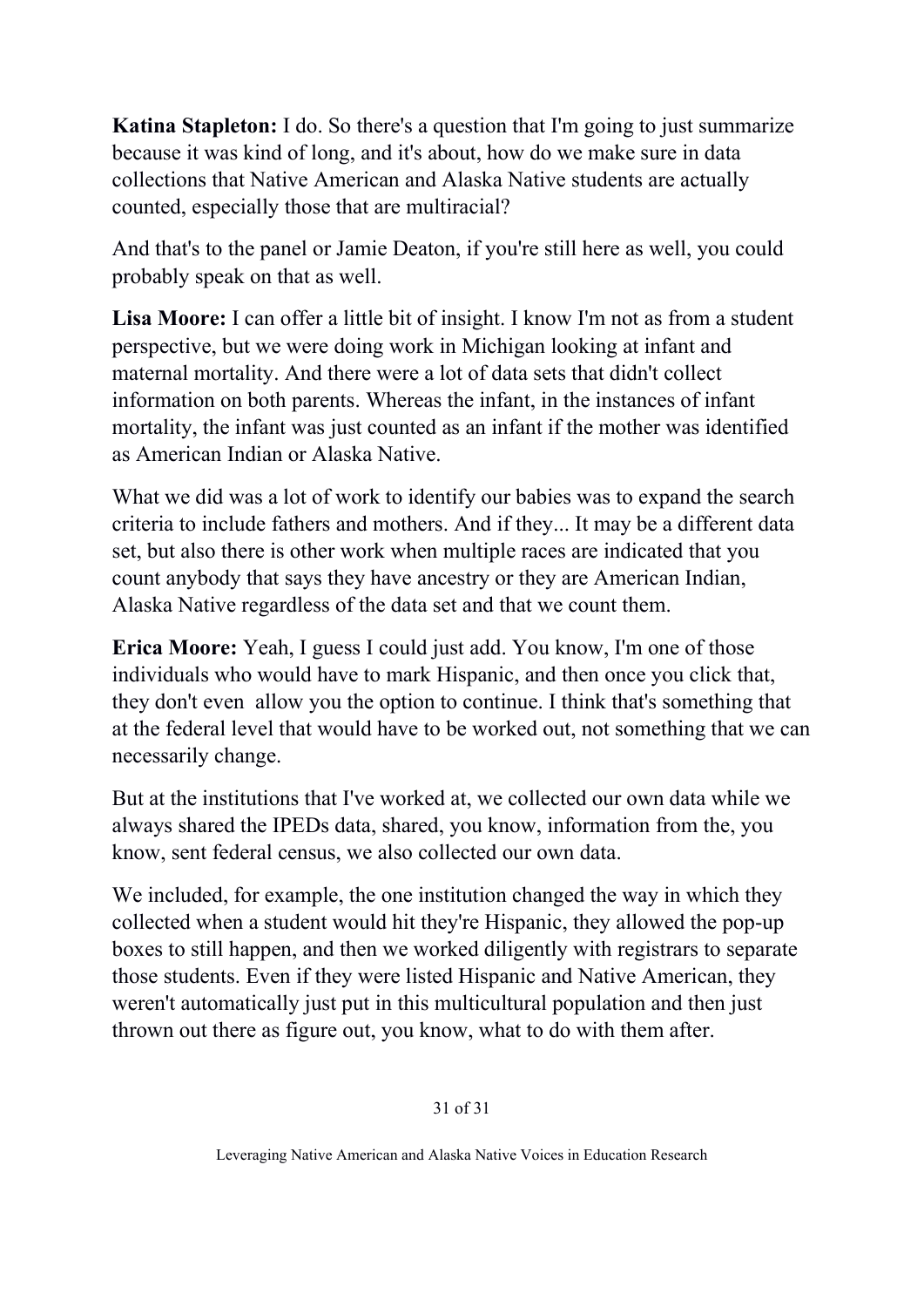So I think the institutions, until the federal way in which we collect that data can be changed or altered or amended, I think we just need to do that work to make sure that our students are being seen. Oftentimes, as someone brought up in the very beginning of this, Native American data, like, often doesn't exist because we won't even be put in there.

And they'll say, oh, the data set was too small. Let's find a way that we still include it. Let's find a way that we change whatever is creating an environment where we can't see our students that are Native and have, you know, blended families and different races and different ethnicities because they're still important too. So thank you.

**Meredith Larson:** Katina or Vinita, I think you DM'd and said that there were other new questions.

## **Katina Stapleton:** Sure.

**Vinita Chhabra:** Yes, I…Okay, go ahead, Katina.

**Katina Stapleton:** Sorry. I was going to say in the beginning, Meredith, you had up a slide with different ideas that we had from IES. And one of the ideas was about building capacity in the Native American and Alaska Native community for people to conduct research and also to apply for grants and such from IES, and so I was going to ask the panel if they had any advice or a wish list of things around training and development for aspiring and current Native scholars.

**Meredith Larson:** So, please, wish for us. What do you wish we had or wish existed?

**Steph Fryberg:** So I'm going to jump in. I mean, there are a few things. One is I think there's a tremendous need for multi-method researchers in Indian country. And we don't have as many sort of empirical researchers, so it would be nice to find ways to help within.

I mean, many tribes have their own grant and research areas, but to really reach out and see what would be most helpful to individual tribes. So that would be

#### 32 of 31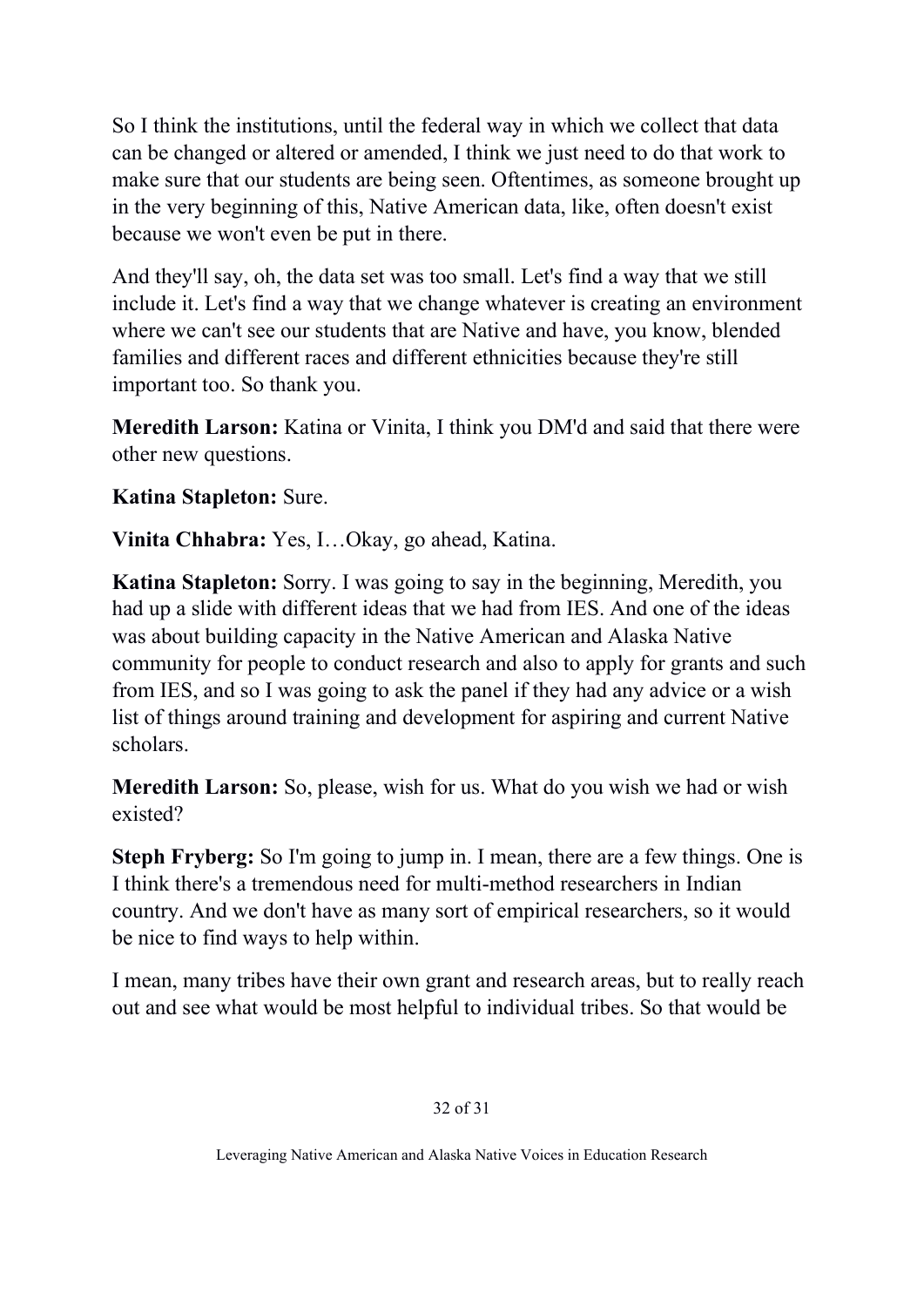one. But two is helping build partnerships so that we are getting Native students involved in research much earlier.

So often, you know, they're finding it difficult to find their way through college campuses anyway, but, you know, there are many brilliant students out there, and then it's just hard to get into programs because they don't have enough research background. And so we've been trying in our own work to reach out and see if we can get universities' psych departments to look for Indigenous students in their intro psych courses to connect them with our research center.

And we need more opportunities to go out there and really, you know, find students and get them involved in research at a much younger age. Also, I would say, I mean, I certainly, there are people here who speak for tribal colleges who wouldn't do that. We have a partnership with tribal colleges, just a handful that we are working with.

And one of the things that the president said in our meeting is that they want to figure out how to get more formal research opportunities with big-time researchers. And, you know, so we've been serious in trying to build that partnership with the handful of tribal colleges we've been working with.

And I think that's something we really have to get serious about. And, you know, I know my institution has very much said they would help us fund that connection. But, you know, IES could do a lot in helping us to build those research partnerships.

**Ace Charette:** I'll piggyback off of Steph, and I think you painted the picture beautifully, Steph. Can we engage TCUs to create engines of research activity within the TCU network? That would be a wish list item right there, absolutely. And that takes not only identification of how to train student researchers, but that requires faculty and researcher specific, you know, training and kind of placement considerations.

So, I think again, in talking about, like, the work that can be done, that's a whole vast field of possibility right there as well.

#### 33 of 31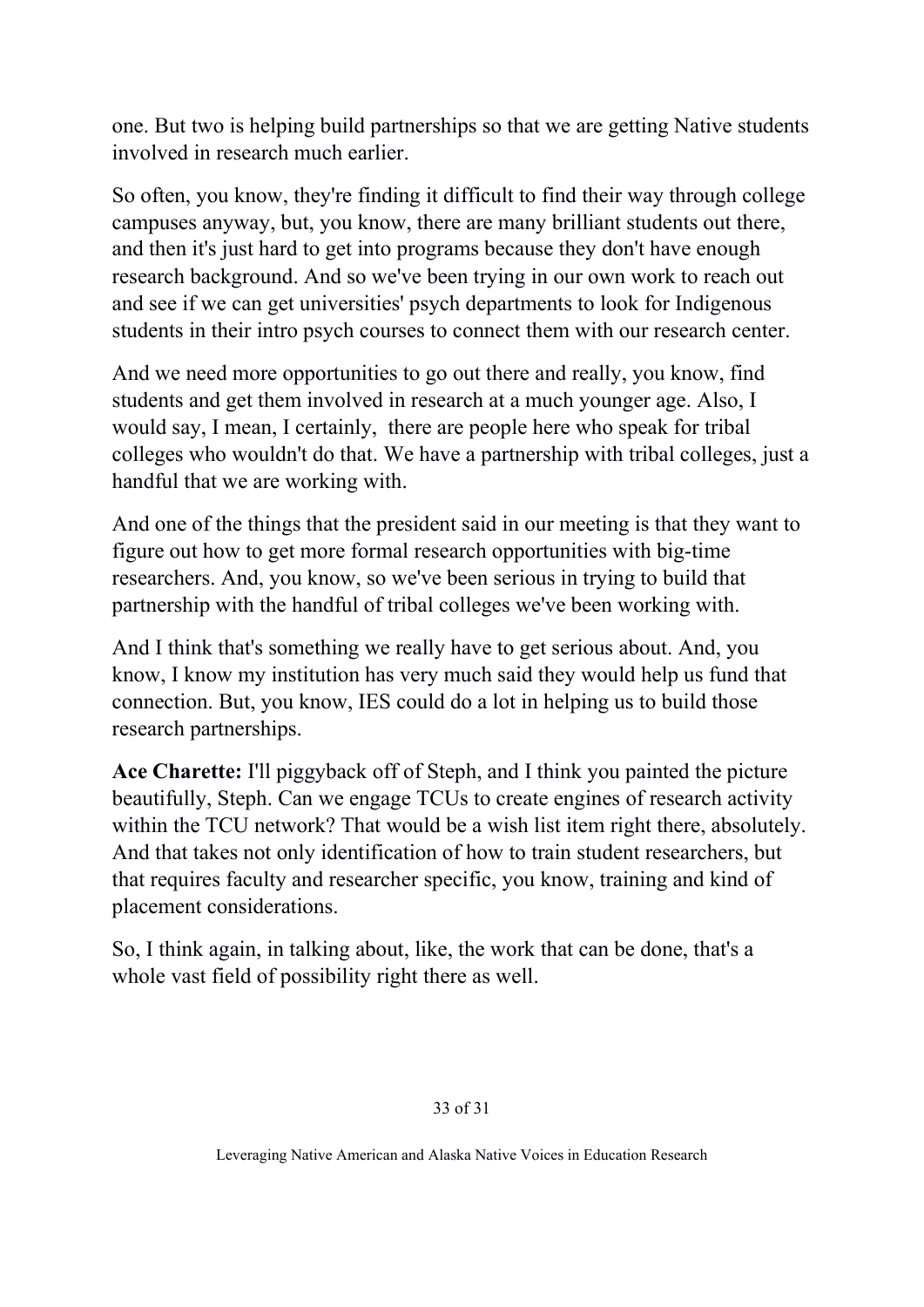**Erica Moore:** My wish is that we can increase the number of Ph.D. doctoral programs, master programs, doctoral programs at TCUs. I think that's really important.

Often time in this work, we keep hearing, "Well, there aren't, there were no Indigenous researchers available. There were no Indigenous Ph.D. scholars for us to hire." If we as a whole put effort into increasing the number of masters and doctoral programs at TCUs because TCUs statistically, starting fall 2018, were 89% of Native students were attending tribal colleges.

So the more we can uplift and assist tribal colleges increase the number of programs offered and increase the number of masters and doctoral programs offered, we're going to be able to put out more Indigenous scholars at a quicker rate to help meet those Indigenous research needs. So that's my wish.

Thank you.

**Meredith Larson:** And I'm sorry, I'm just looking at the clock and realizing that we have only at like a minute left.

## **[Upcoming Events / Slide 15]**

**Meredith Larson:** So let me go ahead and quick pull up a final slide that just has some information about our next steps sort of what's going on at IES and other ways for you to stay in touch. And then I'll just say I'll hand it off to Ron to wrap everything up.

So we appreciate all of your time. Thank you all for coming. It was an amazing event. Hundreds of people came. This is great. Very invigorating for us. We'll continue to do listening events as listed here [inaudible] and, please, keep in touch. Ron, would you like to [inaudible] the party started?

## **[Keep in Touch / Slide 16]**

**Ron Lessard:** Yes. I want to thank everyone for joining us today. I apologize for my technical issue in the beginning, but if you'd like to reach out to me and, please, that's ron.lessard@ed.gov, and I can certainly provide copies of the new Executive Order and, you know, have a discussion on that, but, please, keep in touch with us.

#### 34 of 31